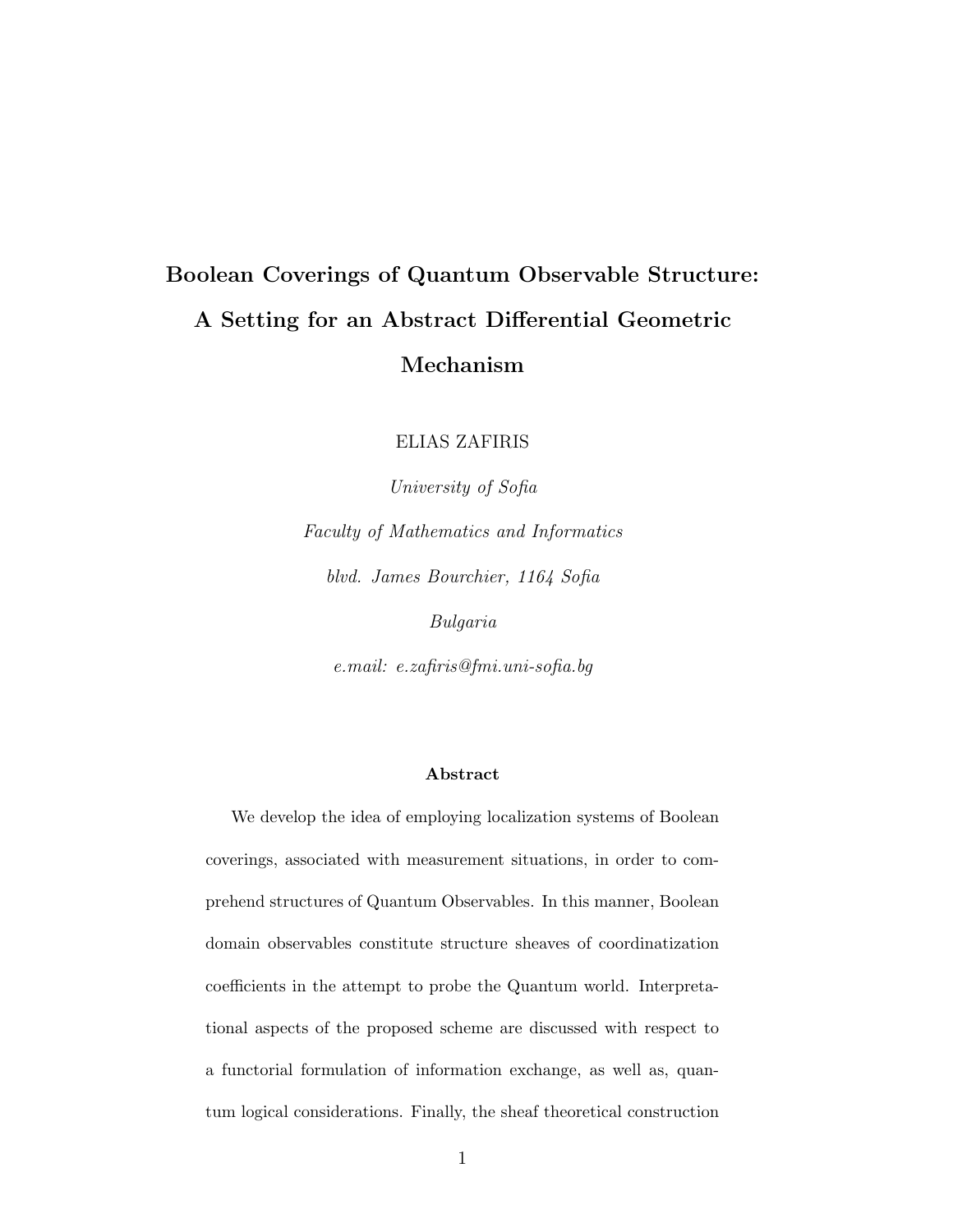suggests an opearationally intuitive method to develop differential geometric concepts in the quantum regime.

MSC : 18F05; 18F20; 18D30; 14F05; 53B50; 81P10.

Keywords : Quantum Observables; Abstract Differential Geometry; Presheaves; Adjunction; Boolean Localization Systems.

### 1 Introduction

The main guiding idea in our investigation is based on the employment of objects belonging to the Boolean species of observable structure, as covers, for the understanding of the objects belonging to the quantum species of observable structure. The language of Category theory [1, 2] proves to be suitable for the implementation of this idea in a universal way. The conceptual essence of this scheme is the development of a sheaf theoretical perspective [3, 4] on Quantum observable structures.

The physical interpretation of the categorical framework makes use of the analogy with geometric manifold theory. Namely, it is associated with the development of a Boolean manifold picture, that takes place through the identification of Boolean charts in systems of localization for quantum event algebras with reference frames, relative to which the results of measurements can be coordinatized. In this sense, any Boolean chart in a localization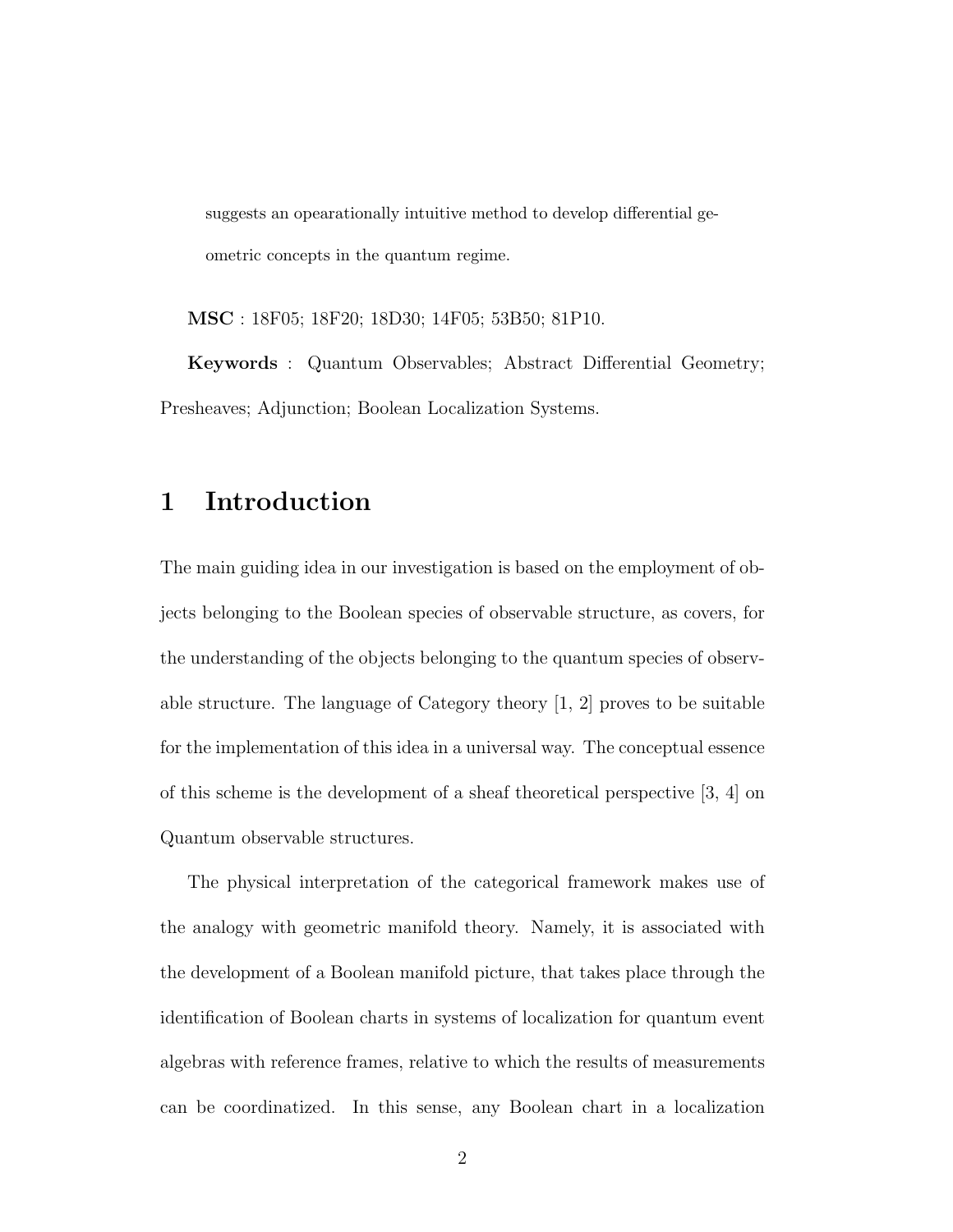system covering a quantum algebra of events, corresponds to a set of Boolean events which become realizable in the experimental context of a measurement situation. This identification amounts to the introduction of a relativity principle in Quantum theory, suggesting a contextual interpretation of its descriptive apparatus.

In quantum logical approaches the notion of event, associated with the measurement of an observable, is taken to be equivalent to a proposition describing the behavior of a physical system. This formulation of Quantum theory is based on the identification of propositions with projection operators on a complex Hilbert space. In this sense, the Hilbert space formalism of Quantum theory associates events with closed subspaces of a separable, complex Hilbert space corresponding to a quantum system. Then, the quantum event algebra is identified with the lattice of closed subspaces of the Hilbert space, ordered by inclusion and carrying an orthocomplementation operation which is given by the orthogonal complements of the closed subspaces [5-6]. Equivalently it is isomorphic to the partial Boolean algebra of closed subspaces of the Hilbert space of the system, or alternatively the partial Boolean algebra of projection operators of the system [7].

We argue that the set theoretical axiomatizations of quantum observable structures hides the intrinsic significance of Boolean localizing systems in the formation of these structures. Moreover, the operational procedures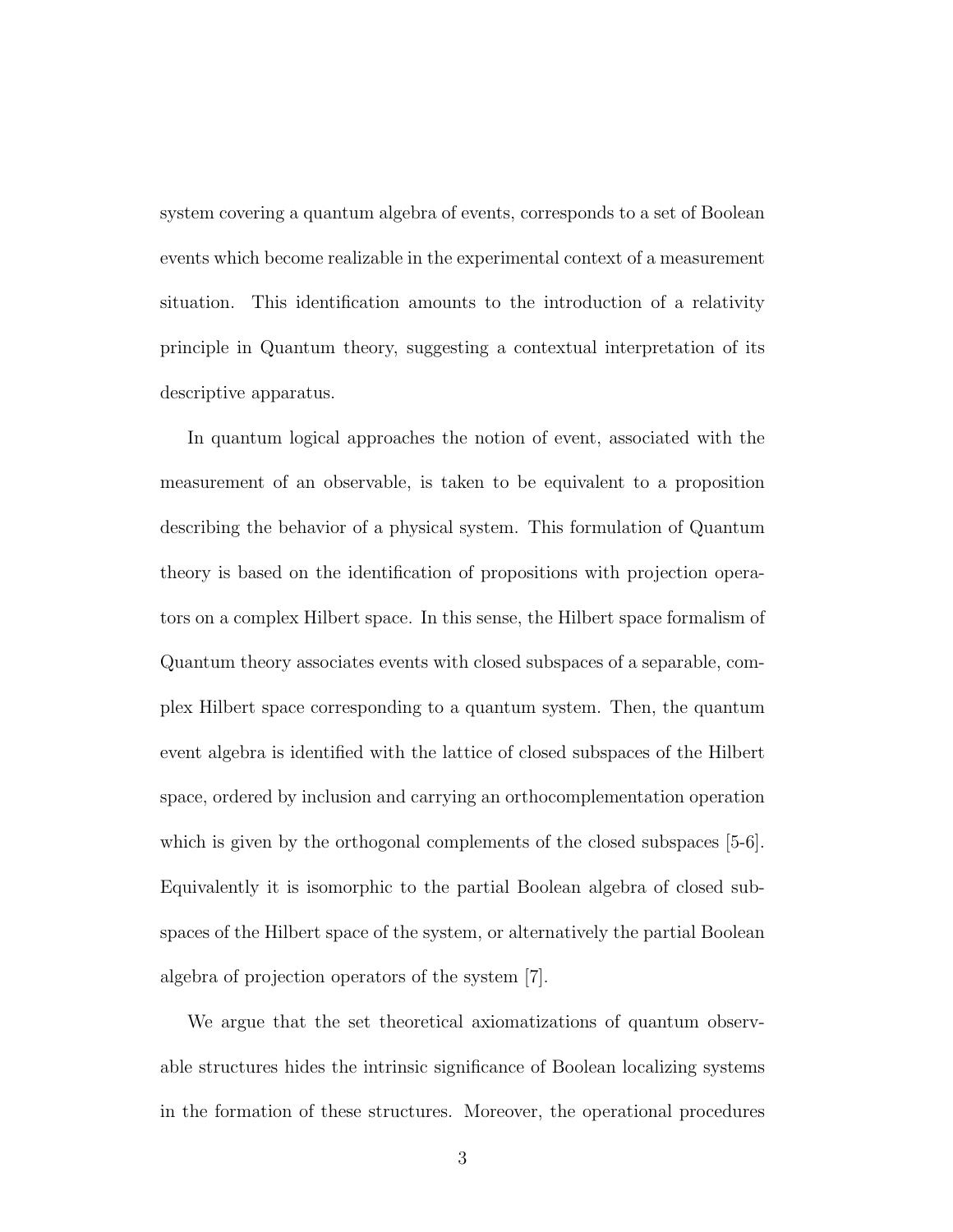followed in quantum measurement are based explicitly in the employment of appropriate Boolean environments. The construction of these contexts of observation are related with certain abstractions and can be metaphorically considered as pattern recognition arrangements. In the categorical language we adopt, we can explicitly associate them with appropriate Boolean coverings of the structure of quantum events. In this way, the real significance of a quantum structure proves to be, not at the level of events, but at the level of gluing together observational contexts. The main thesis of this paper is that the objectification of a quantum observable structure takes place through Boolean reference frames that can be pasted together using category theoretical means. Contextual topos theoretical approaches to quantum structures have been considered, from a different viewpoint in [8,9], and discussed in [10-12].

In Section 2 we define event and observable structures in a category theoretical language. In Section 3 we introduce the functorial concepts of Boolean coordinatizations and Boolean observable presheaves, and also, develop the idea of fibrations over Boolean observables. In Section 4 we prove the existence of an adjunction between the topos of presheaves of Boolean observables and the category of Quantum observables. In Section 5 we define systems of localization for measurement of observables over a quantum event algebra. In Section 6 we talk about isomorphic representations of quantum algebras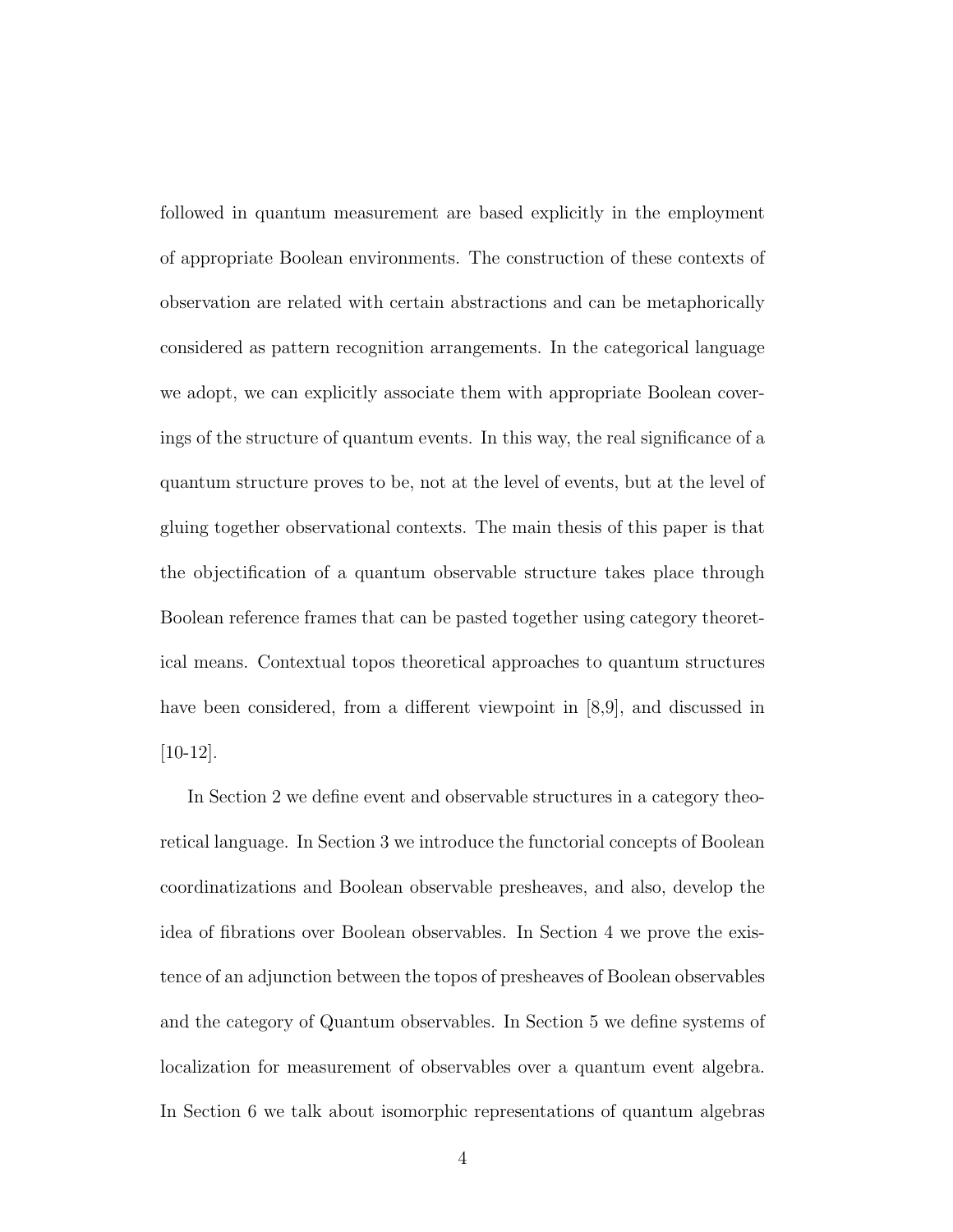in terms of Boolean localization systems using the adjunction established. In Section 7 we examine the consequences of the scheme related to the interpretation of the logic of quantum propositions. In Section 8 we discuss the implications of covering systems in relation to the possibility of development of a differential geometric machinery suitable for the quantum regime. Finally, we summarize the conclusions in Section 9.

# 2 Event and Observable Structures as Categories

A Quantum event structure is a category, denoted by  $\mathcal{L}$ , which is called the category of Quantum event algebras.

Its objects, denoted by L, are Quantum algebras of events, that is orthomodular  $\sigma$ -orthoposets. More concretely, each object L in  $\mathcal{L}$ , is considered as a partially ordered set of Quantum events, endowed with a maximal element 1, and with an operation of orthocomplementation  $[-]^* : L \longrightarrow L$ , which satisfy, for all  $l \in L$ , the following conditions: [a]  $l \leq 1$ , [b]  $l^{**} = l$ , [c]  $l \vee l^* = 1$ , [d]  $l \leq \hat{l} \Rightarrow \hat{l}^* \leq l^*$ , [e]  $l \perp \hat{l} \Rightarrow l \vee \hat{l} \in L$ , [f] for  $l, \hat{l} \in L, l \leq \hat{l}$  implies that  $l$  and  $\hat{l}$  are compatible, where 0 := 1<sup>∗</sup>,  $l \perp \hat{l} := l \leq \hat{l}$ <sup>∗</sup>, and the operations of meet ∧ and join ∨ are defined as usually. We also recall that  $l, l \in L$  are compatible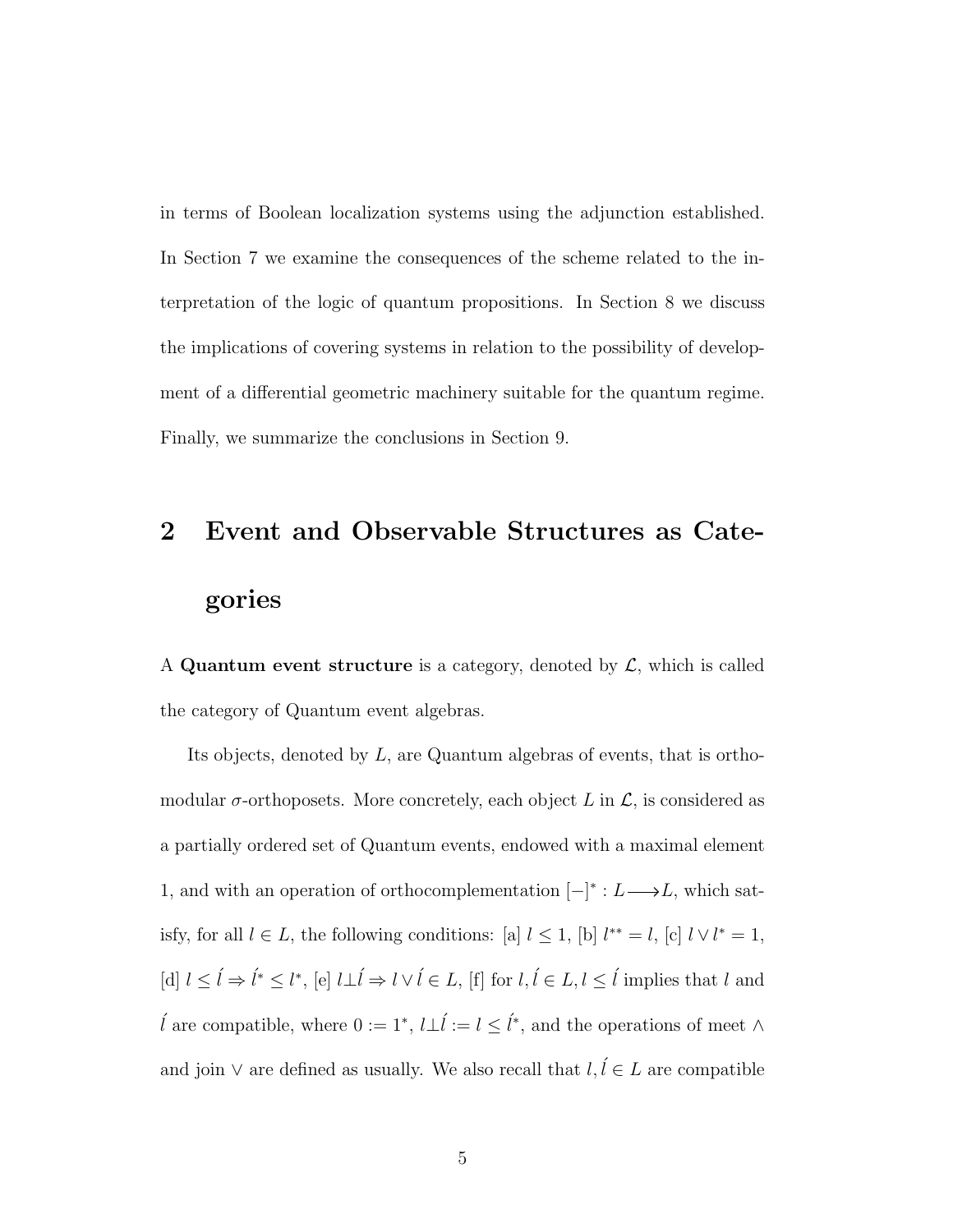if the sublattice generated by  $\{l, l^*, l, l^*\}$  is a Boolean algebra, namely if it is a Boolean sublattice. The  $\sigma$ -completeness condition, namely that the join of countable families of pairwise orthogonal events must exist, is also required in order to have a well defined theory of observables over L.

Its arrows are Quantum algebraic homomorphisms, that is maps  $K \mathop{\longrightarrow}^{\textstyle H} L,$ which satisfy, for all  $k \in K$ , the following conditions: [a]  $H(1) = 1$ , [b]  $H(k^*) = [H(k)]^*, [c] \; k \leq \hat{k} \Rightarrow H(k) \leq H(\hat{k}), [d] \; k \perp \hat{k} \Rightarrow H(k \vee \hat{k}) \leq$  $H(k) \vee H(\vec{k}),$  [e]  $H(\nabla_n k_n) = \nabla_n H(k_n)$ , where  $k_1, k_2, \ldots$  countable family of mutually orthogonal events.

A Classical event structure is a category, denoted by  $\beta$ , which is called the category of Boolean event algebras. Its objects are  $\sigma$ -Boolean algebras of events and its arrows are the corresponding Boolean algebraic homomorphisms.

The notion of observable corresponds to a physical quantity that can be measured in the context of an experimental arrangement. In any measurement situation the propositions that can be made concerning a physical quantity are of the following type: the value of the physical quantity lies in some Borel set of the real numbers. A proposition of this form corresponds to an event as it is apprehended by an observer using his measuring instrument. An observable Ξ is defined to be an algebraic homomorphism from the Borel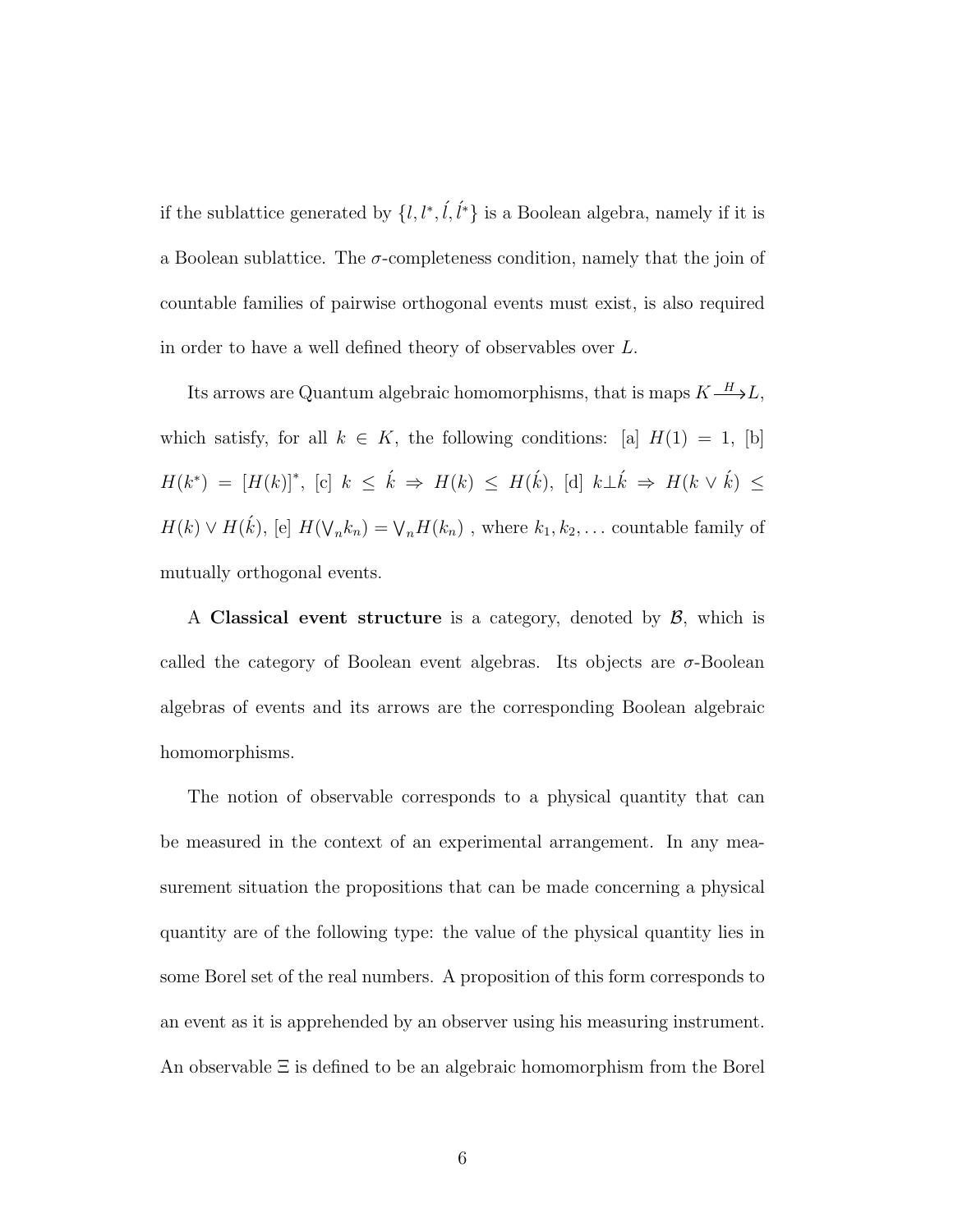algebra of the real line  $Bor(\mathbf{R})$  to the quantum event algebra L.

$$
\Xi: Bor(\mathbf{R}) \to L
$$

such that: [i]  $\Xi(\emptyset) = 0, \Xi(\mathbf{R}) = 1$ , [ii]  $E \cap F = \emptyset \Rightarrow \Xi(E) \perp \Xi(F)$ , for  $E, F \in Bor(\mathbf{R}),$  [iii]  $\Xi(\bigcup_n E_n) = \bigvee_n \Xi(E_n)$ , where  $E_1, E_2, \dots$  sequence of mutually disjoint Borel sets of the real line.

If L is isomorphic with the orthocomplemented lattice of orthogonal projections on a Hilbert space, then it follows from von Neumann's spectral theorem that the observables are in 1-1 correspondence with the hypermaximal Hermitian operators on the Hilbert space.

A Quantum observable structure is a category, denoted by  $\mathcal{O}_Q$ , which is called the category of Quantum observables. Its objects are the quantum observables  $\Xi : Bor(\mathbf{R}) \to L$  and its arrows  $\Xi \longrightarrow \Theta$  are the commutative triangles [Diagram 1], or equivalently the quantum algebraic homomorphisms  $L \longrightarrow K$  in  $\mathcal{L}$ , preserving by definition the join of countable families of pairwise orthogonal events, such that  $\Theta = H \circ \Xi$  in [Diagram 1] is again a quantum observable.

Correspondingly, a Boolean observable structure is a category, denoted by  $\mathcal{O}_B$ , which is called the category of Boolean observables. Its objects are the Boolean observables  $\xi : Bor(\mathbf{R}) \to B$  and its arrows are the Boolean algebraic homomorphisms  $B \xrightarrow{h} C$  in  $\mathcal{B}$ , such that  $\theta = h \circ \xi$  in [Diagram 2]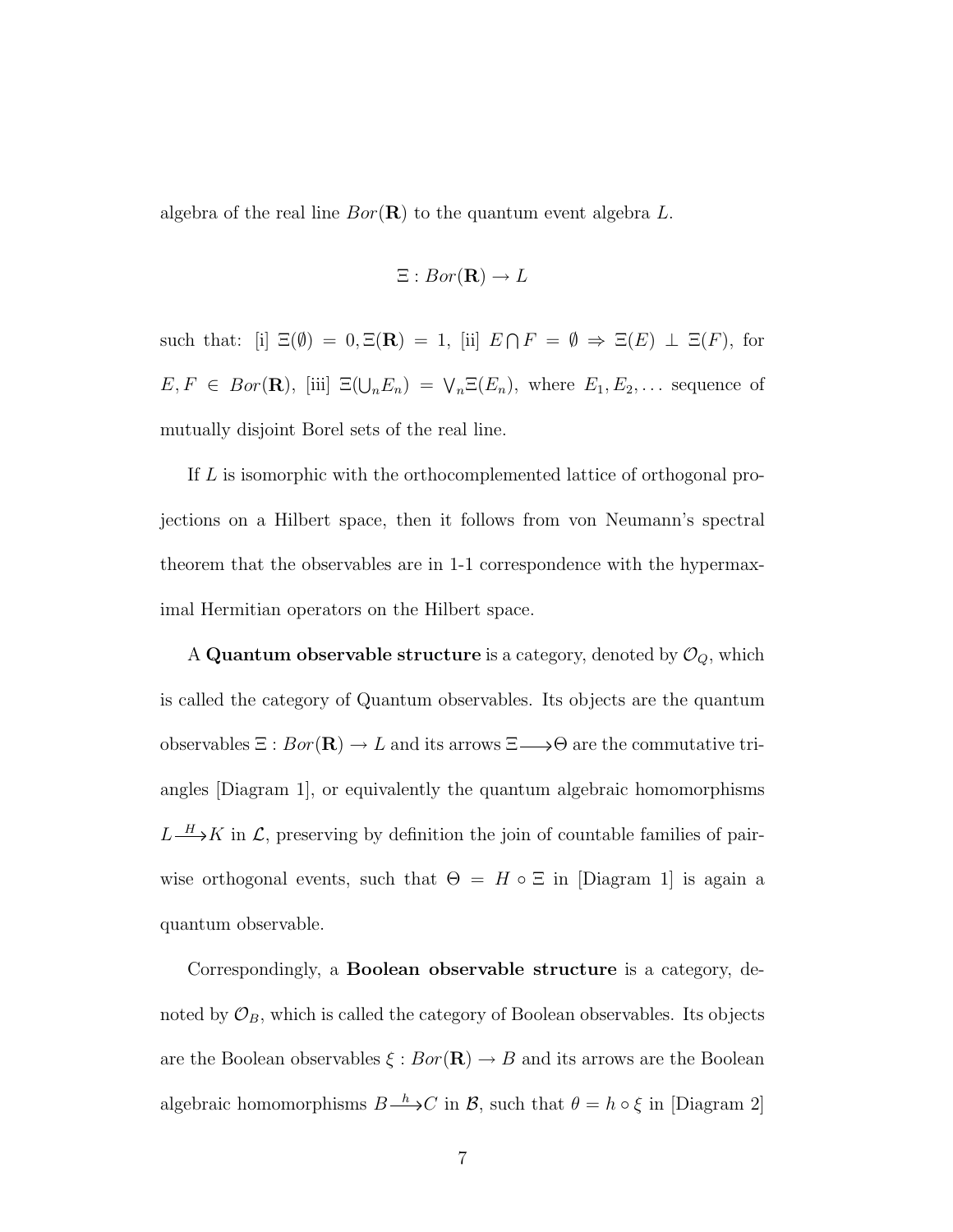

Diagram 2

is again a Boolean observable.

## 3 Functorial Formulation of Observables

### 3.1 Presheaves of Boolean Observables

If  $\mathcal{O}_B{}^{op}$  is the opposite category of  $\mathcal{O}_B$ , then  $\mathbf{Sets}^{\mathcal{O}_B{}^{op}}$  denotes the functor category of presheaves on Boolean observables. Its objects are all functors  $\mathbf{X}: \mathcal{O}_B{}^{op} \longrightarrow \mathbf{Sets}$  and its morphisms are all natural transformations between such functors. Each object  $X$  in this category is a contravariant set-valued functor on  $\mathcal{O}_B$ , called a presheaf on  $\mathcal{O}_B$ .

For each Boolean observable  $\xi$  of  $\mathcal{O}_B$ ,  $\mathbf{X}(\xi)$  is a set, and for each arrow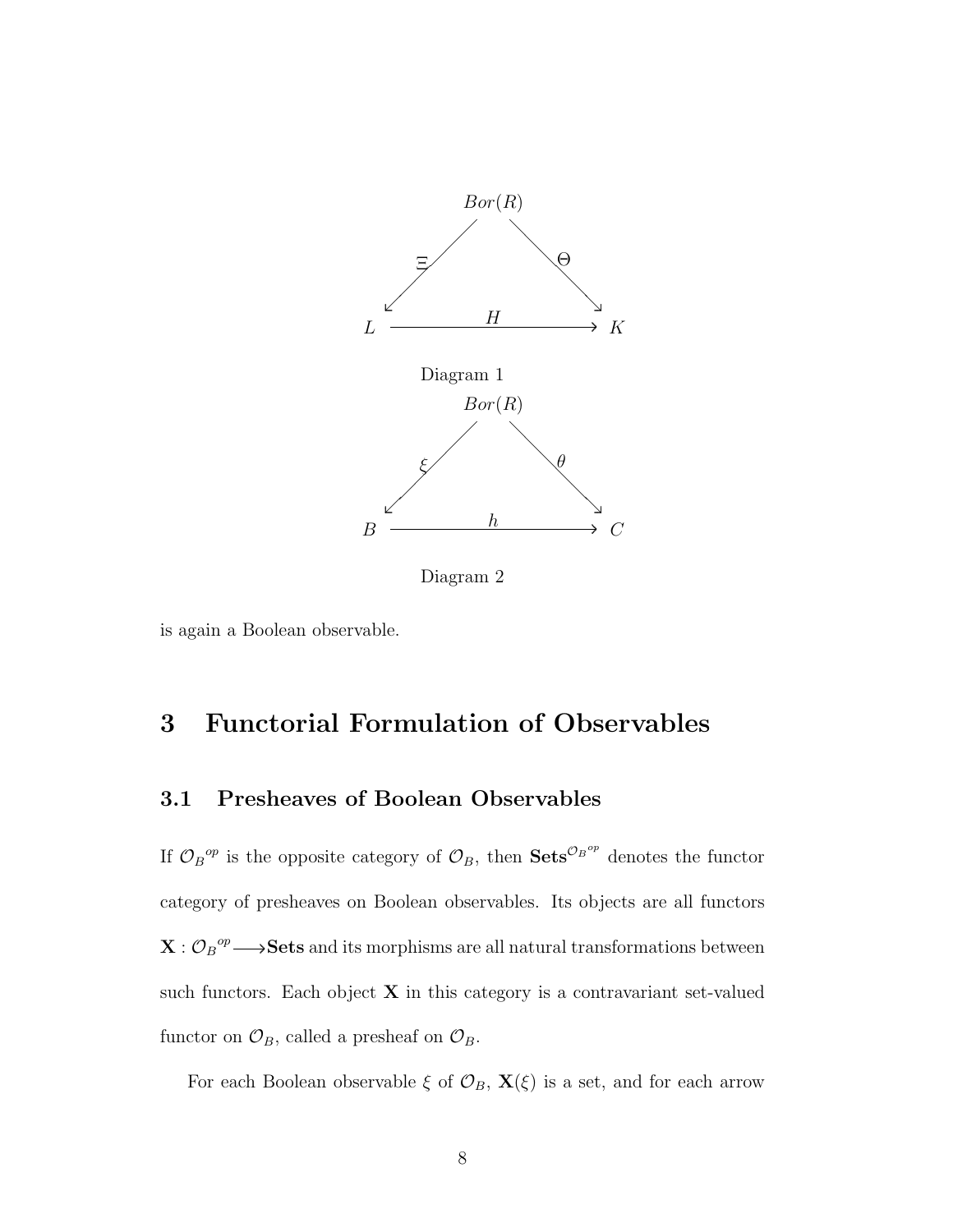$f: \theta \longrightarrow \xi$ ,  $\mathbf{X}(f): \mathbf{X}(\xi) \longrightarrow \mathbf{X}(\theta)$  is a set function. If X is a presheaf on  $\mathcal{O}_B$ and  $x \in \mathbf{X}(\theta)$ , the value  $\mathbf{X}(f)(x)$  for an arrow  $f : \theta \longrightarrow \xi$  in  $\mathcal{O}_B$  is called the restriction of x along f and is denoted by  $\mathbf{X}(f)(x) = x \circ f$ .

Each object  $\xi$  of  $\mathcal{O}_B$  gives rise to a contravariant Hom-functor  $y[\xi] :=$  $Hom_{\mathcal{O}_B}(-,\xi)$ . This functor defines a presheaf on  $\mathcal{O}_B$ . Its action on an object  $\theta$  of  $\mathcal{O}_B$  is given by

$$
\mathbf{y}[\xi](\theta) := Hom_{\mathcal{O}_B}(\theta, \xi)
$$

whereas its action on a morphism  $\eta \rightarrow \theta$ , for  $v : \theta \rightarrow \xi$  is given by

$$
\mathbf{y}[\xi](w) : Hom_{\mathcal{O}_B}(\theta, \xi) \longrightarrow Hom_{\mathcal{O}_B}(\eta, \xi)
$$
  

$$
\mathbf{y}[\xi](w)(v) = v \circ w
$$

Furthermore **y** can be made into a functor from  $\mathcal{O}_B$  to the contravariant functors on  $\mathcal{O}_B$ 

$$
\mathbf{y}: \mathcal{O}_B \longrightarrow \mathbf{Sets}^{\mathcal{O}_B^{op}}
$$

such that  $\xi \mapsto Hom_{\mathcal{O}_B}(-,\xi)$ . This is an embedding and it is a full and faithful functor.

The functor category of presheaves on Boolean observables  $\mathbf{Sets}^{\mathcal{O}_B^{op}}$  provides an instantiation of a structure known as topos. A topos exemplifies a well defined notion of variable set. It can be conceived as a local mathematical framework corresponding to a generalized model of set theory or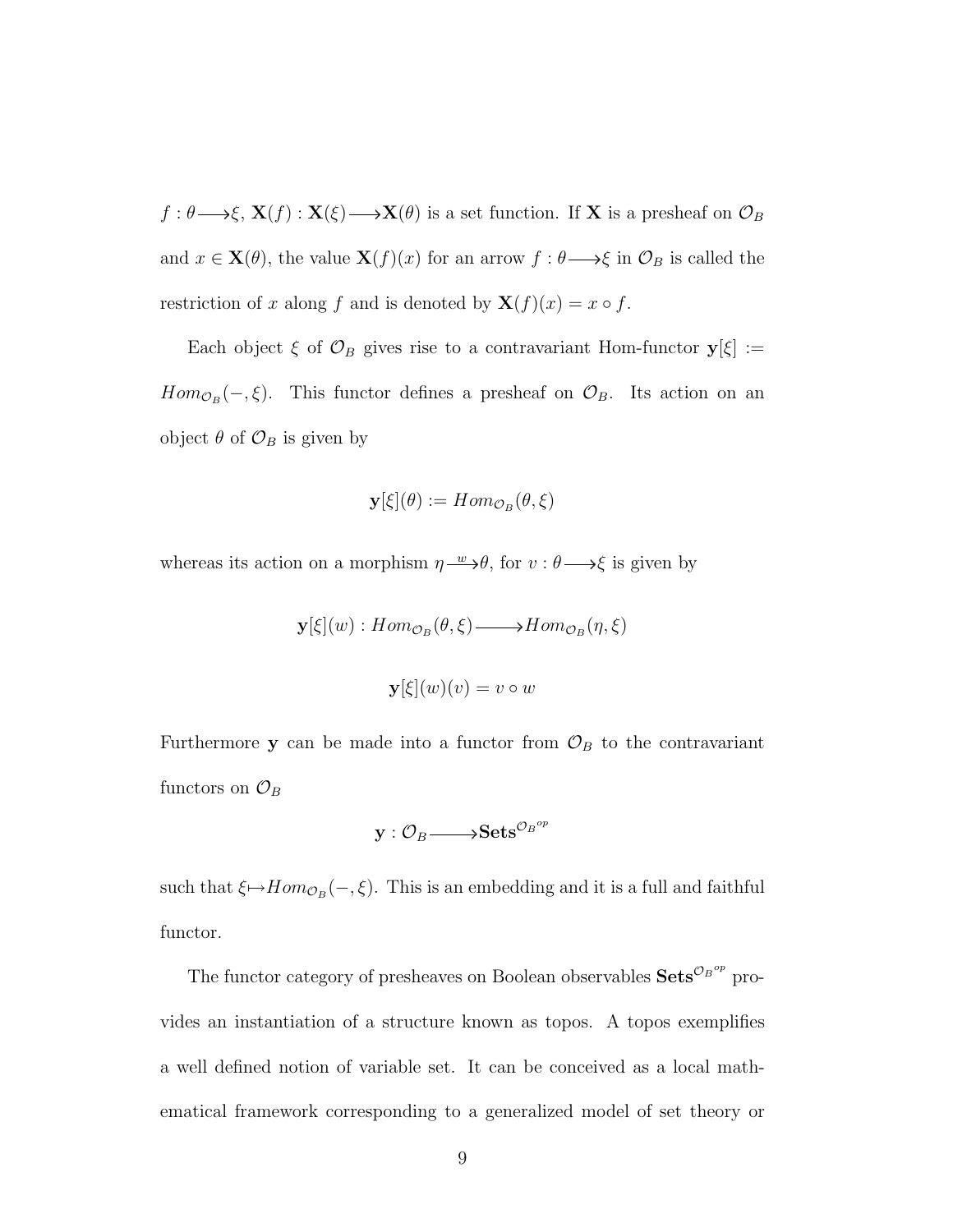as a generalized space. Moreover it provides a natural example of a manyvalued truth structure, which remarkably is not ad hoc, but reflects genuine constraints of the surrounding universe.

#### 3.2 The Grothendieck Fibration Technique

Since  $\mathcal{O}_B$  is a small category, there is a set consisting of all the elements of all the sets  $\mathbf{X}(\xi)$ , and similarly there is a set consisting of all the functions  $\mathbf{X}(f)$ . This observation regarding  $\mathbf{X} : \mathcal{O}_B{}^{op} \longrightarrow \mathbf{Sets}$  permits us to take the disjoint union of all the sets of the form  $\mathbf{X}(\xi)$  for all objects  $\xi$  of  $\mathcal{O}_B$ . The elements of this disjoint union can be represented as pairs  $(\xi, x)$  for all objects  $\xi$  of  $\mathcal{O}_B$  and elements  $x \in \mathbf{X}(\xi)$ . Thus the disjoint union of sets is made by labelling the elements. Now we can construct a category whose set of objects is the disjoint union just mentioned. This structure is called the category of elements of the presheaf **X**, denoted by  $G(X, \mathcal{O}_B)$ . Its objects are all pairs  $(\xi, x)$ , and its morphisms  $(\xi, \hat{x}) \longrightarrow (\xi, x)$  are those morphisms  $u : \xi \longrightarrow \xi$  of  $\mathcal{O}_B$  for which  $xu = \dot{x}$ . Projection on the second coordinate of  $G(X, \mathcal{O}_B)$  defines a functor  $G_X : G(X, \mathcal{O}_B) \longrightarrow \mathcal{O}_B$ .  $G(X, \mathcal{O}_B)$  together with the projection functor  $G_X$  is called the split discrete fibration induced by  $\mathbf{X}$ , and  $\mathcal{O}_B$  is the base category of the fibration. We note that the fibration is discrete because the fibers are categories in which the only arrows are identity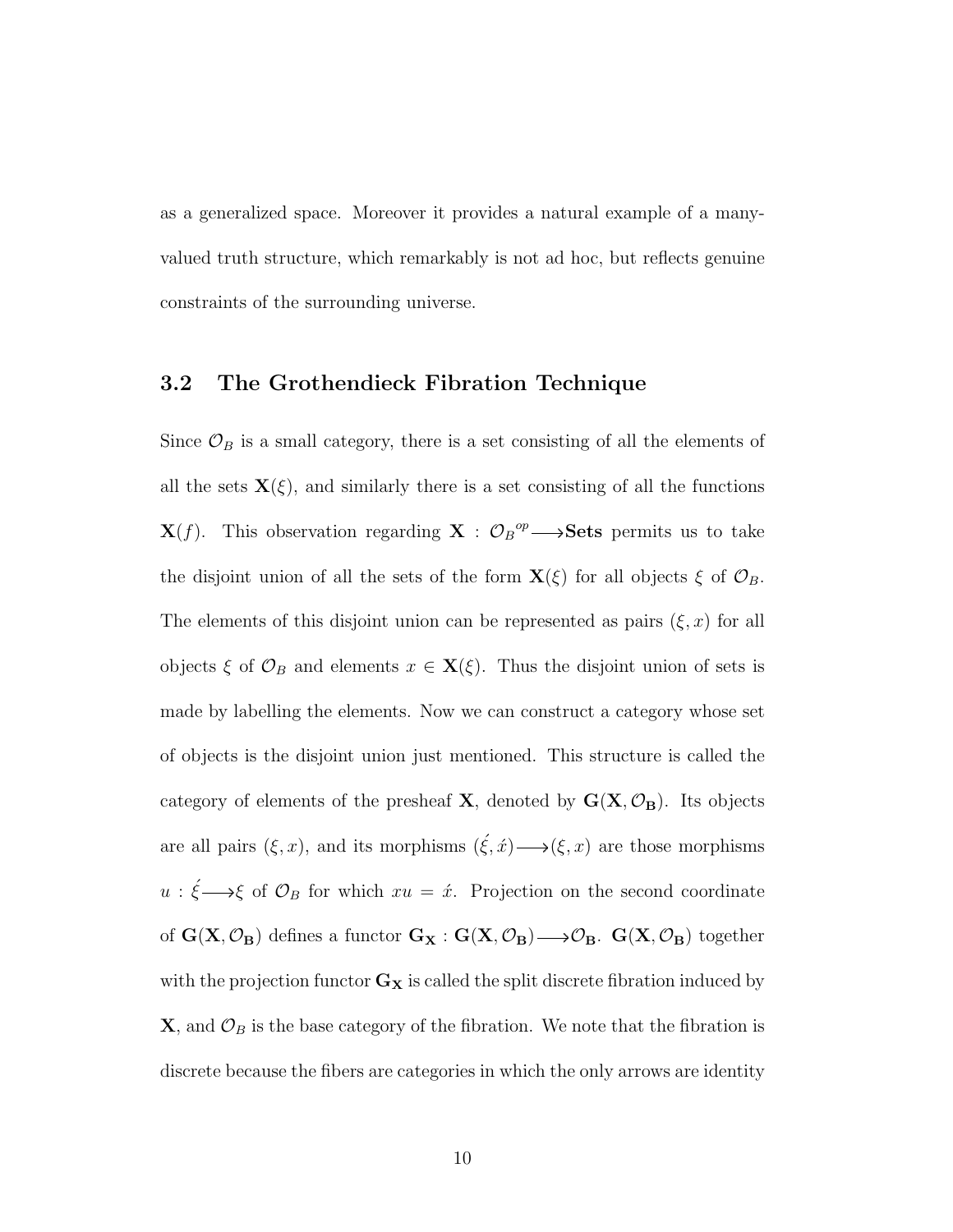

Diagram 3

arrows. If  $\xi$  is a Boolean observable object of  $\mathcal{O}_B$ , the inverse image under  $\mathbf{G}_{\mathbf{X}}$  of  $\xi$  is simply the set  $\mathbf{X}(\xi)$ , although its elements are written as pairs so as to form a disjoint union. The instantiation of the fibration induced by  $X$ , is an application of the general Grothendieck construction [13].

### 3.3 Boolean Modelling Functor

We define a modelling or coordinatization functor  $\mathbf{A}: \mathcal{O}_B \longrightarrow \mathcal{O}_Q$  which assigns to Boolean observables in  $\mathcal{O}_B$  (that plays the role of the model category) the underlying Quantum observables from  $\mathcal{O}_Q$ , and to Boolean homomorphisms the underlying quantum algebraic homomorphisms. Hence A acts as a forgetful functor, forgetting the extra Boolean structure of  $\mathcal{O}_B$ .

Equivalently, the coordinatization functor can be characterized as, A :  $\mathcal{B}\longrightarrow\mathcal{L}$  which assigns to Boolean event algebras in  $\mathcal B$  the underlying quantum event algebras from  $\mathcal L$  and to Boolean homomorphisms the underlying quantum algebraic homomorphisms, such that [Diagram 3] commutes.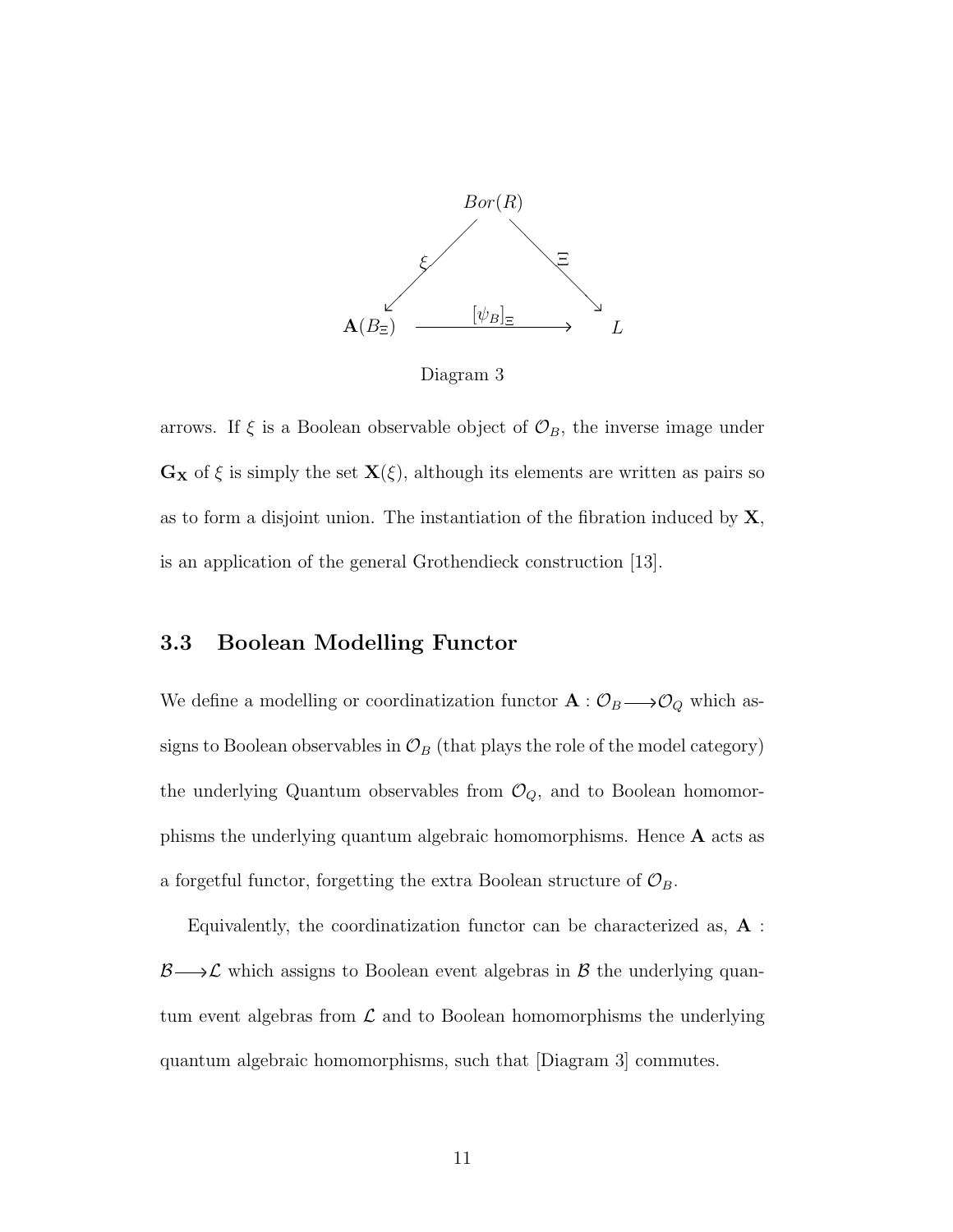## 3.4 Functorial Relation of Event with Observable Algebras

The categories of Event algebras and Observables are related functorialy as follows: Under the action of a modelling functor,  $Bor(\mathbf{R})$  may be considered as an object of  $\mathcal{L}$ . Hence, it is possible to construct the covariant representable functor  $\mathbf{F} : \mathcal{L} \longrightarrow$ **Sets**, defined by  $\mathbf{F} = Hom_{\mathcal{L}}(Bor(\mathbf{R}), -)$ . The application of the fibration technique on the functor  $\bf{F}$  provides the category of elements of this functor, which is the category of all arrows in  $\mathcal L$ from the object  $Bor(\mathbf{R})$ , characterized equivalently as the comma category [ $Bor(\mathbf{R})/\mathcal{L}$ ]. We conclude that the category of Quantum observables  $\mathcal{O}_Q$  is actually the comma category  $[Bor(\mathbf{R})/\mathcal{L}]$  or, equivalently, the category of elements of the functor  $\mathbf{F} = Hom_{\mathcal{L}}(Bor(\mathbf{R}), -)$ . Analogous comments hold for the category of Boolean observables.

# 4 Adjointness between Presheaves of Boolean Observables and Quantum Observables

We consider the category of quantum observables  $\mathcal{O}_Q$  and the modelling functor **A**, and we define the functor **R** from  $\mathcal{O}_Q$  to the topos of presheaves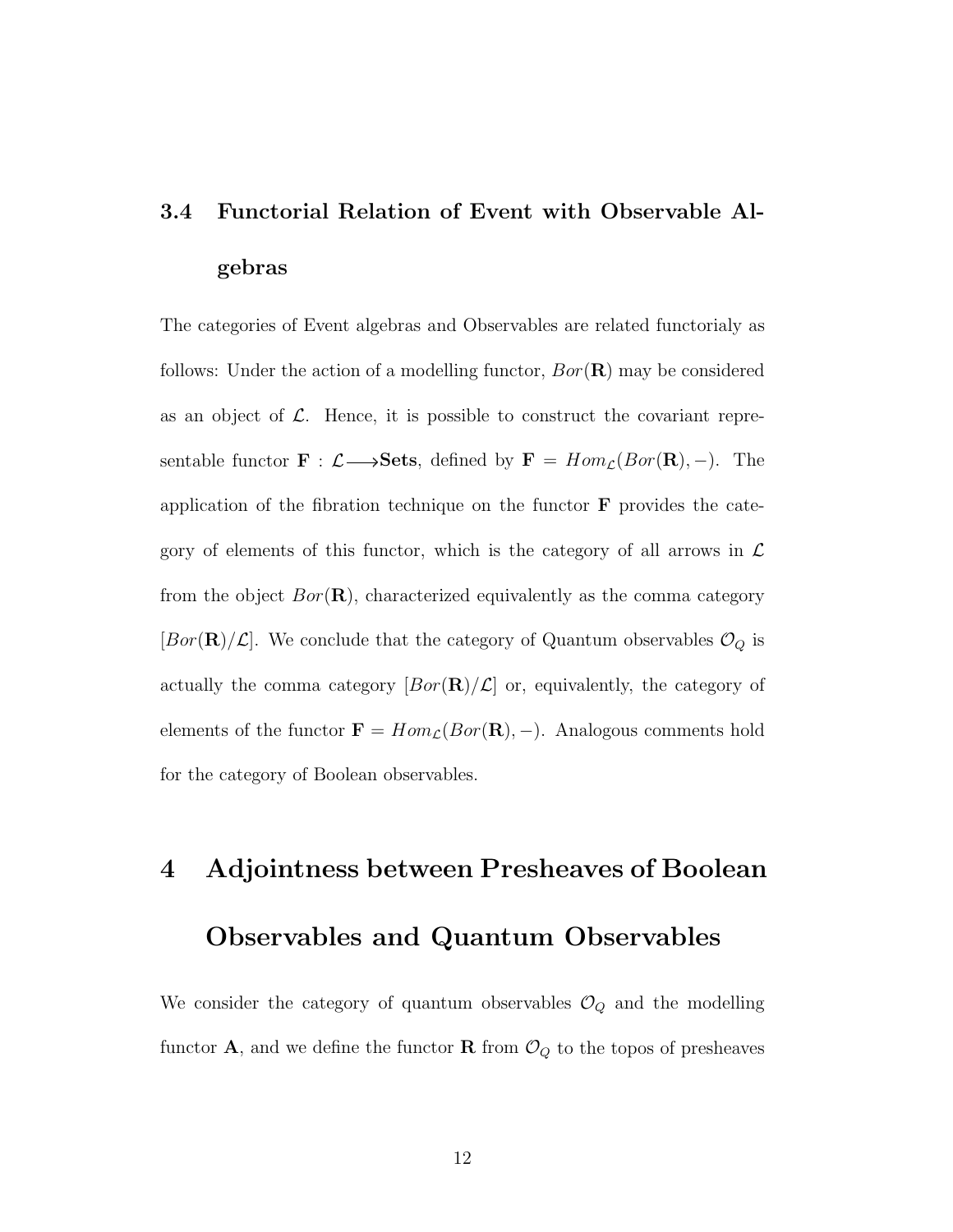$$
\mathbf{X}(\xi) \xrightarrow{\tau_{\xi}} Hom_{\mathcal{O}_Q}(\mathbf{A}(\xi), \Xi)
$$
\n
$$
\mathbf{X}(u) \downarrow \downarrow \mathbf{A}(u)
$$
\n
$$
\mathbf{X}(\xi) \xrightarrow{\tau_{\xi}} Hom_{\mathcal{O}_Q}(\mathbf{A}(\xi), \Xi)
$$

Diagram 4

given by

$$
\mathbf{R}(\Xi):\xi\mapsto Hom_{\mathcal{O}_Q}(\mathbf{A}(\xi),\Xi)
$$

A natural transformation  $\tau$  between the topos of presheaves on the category of Boolean observables **X** and  $\mathbf{R}(\Xi)$ ,  $\tau : \mathbf{X} \longrightarrow \mathbf{R}(\Xi)$  is a family  $\tau_{\xi}$ indexed by Boolean observables  $\xi$  of<br>  $\mathcal{O}_B$  for which each  $\tau_\xi$  is a map

$$
\tau_{\xi}: \mathbf{X}(\xi) {\rightarrow} Hom_{\mathcal{O}_Q}(\mathbf{A}(\xi), \Xi)
$$

of sets, such that the diagram of sets [Diagram 4] commutes for each Boolean homomorphism  $u : \xi \to \xi$  of  $\mathcal{O}_B$ .

If we make use of the category of elements of the Boolean observablesvariable set **X**, being an object in the topos of presheaves, then the map  $\tau_{\xi}$ , defined above, can be characterized as:

$$
\tau_{\xi}: (\xi, p) {\rightarrow} Hom_{\mathcal{O}_Q}(\mathbf{A} \circ G_{\mathbf{X}}(\xi, p), \Xi)
$$

Equivalently, such a  $\tau$  can be seen as a family of arrows of  $\mathcal{O}_Q$  which is being indexed by objects  $(\xi, p)$  of the category of elements of the presheaf of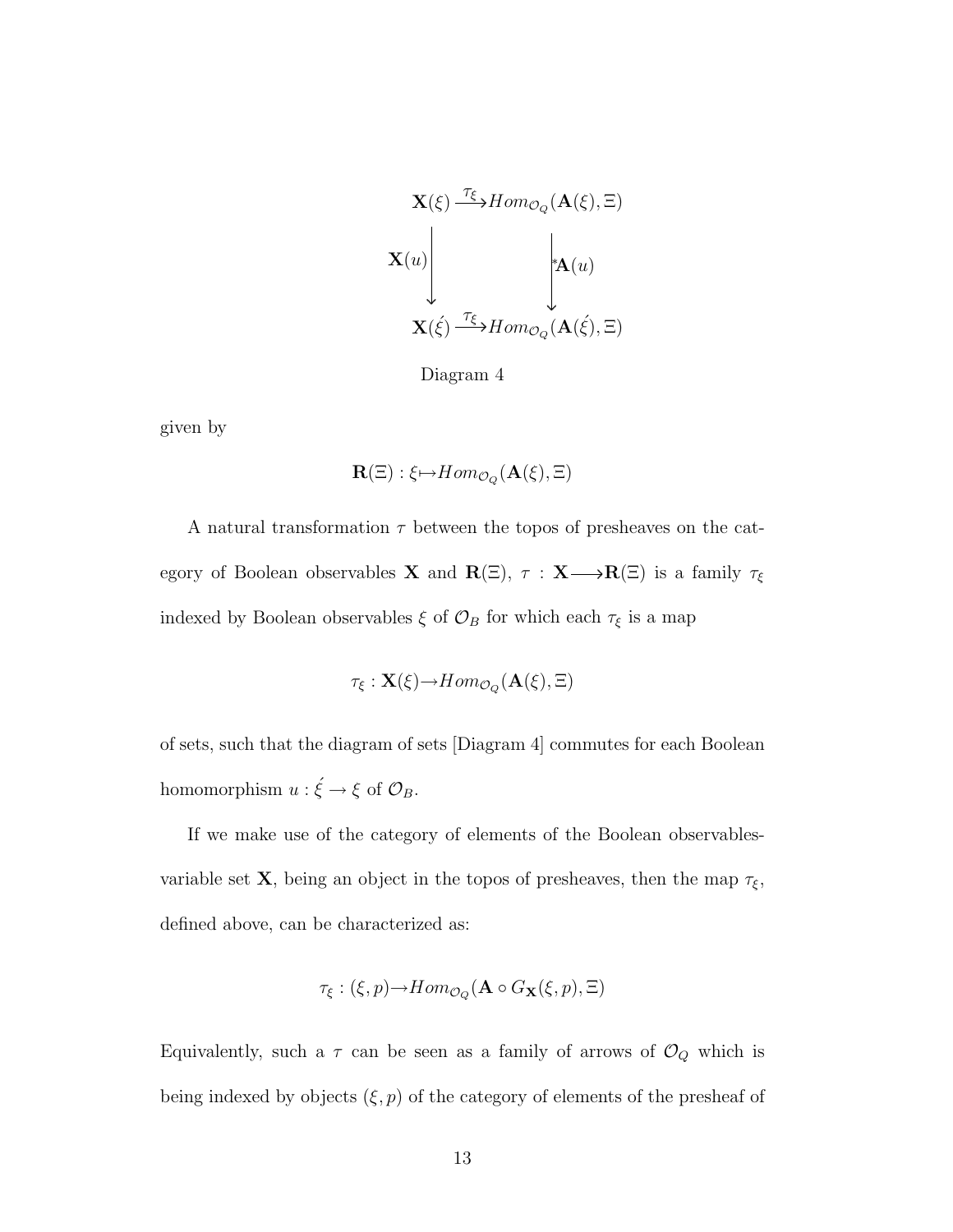

Diagram 5

Boolean observables X, namely

$$
\{\tau_{\xi}(p):\mathbf{A}(\xi)\to\Xi\}_{(\xi,p)}
$$

From the perspective of the category of elements of  $X$ , the condition of the commutativity of [Diagram 4] is equivalent with the condition that for each Boolean homomorphism  $u : \xi \to \xi$  of  $\mathcal{O}_B$ , [Diagram 5] commutes.

From [Diagram 5] we can see that the arrows  $\tau_{\xi}(p)$  form a cocone from the functor  $\mathbf{A} \circ G_{\mathbf{X}}$  to the quantum observable algebra object  $\Xi$ . Making use of the definition of the colimit, we conclude that each such cocone emerges by the composition of the colimiting cocone with a unique arrow from the colimit  $\mathbf{L}\mathbf{X}$  to the quantum observable object  $\Xi$ . In other words, there is a bijection which is natural in **X** and  $\Xi$ 

$$
Nat(X, \mathbf{R}(\Xi)) \cong Hom_{\mathcal{O}_Q}(\mathbf{L}X, \Xi)
$$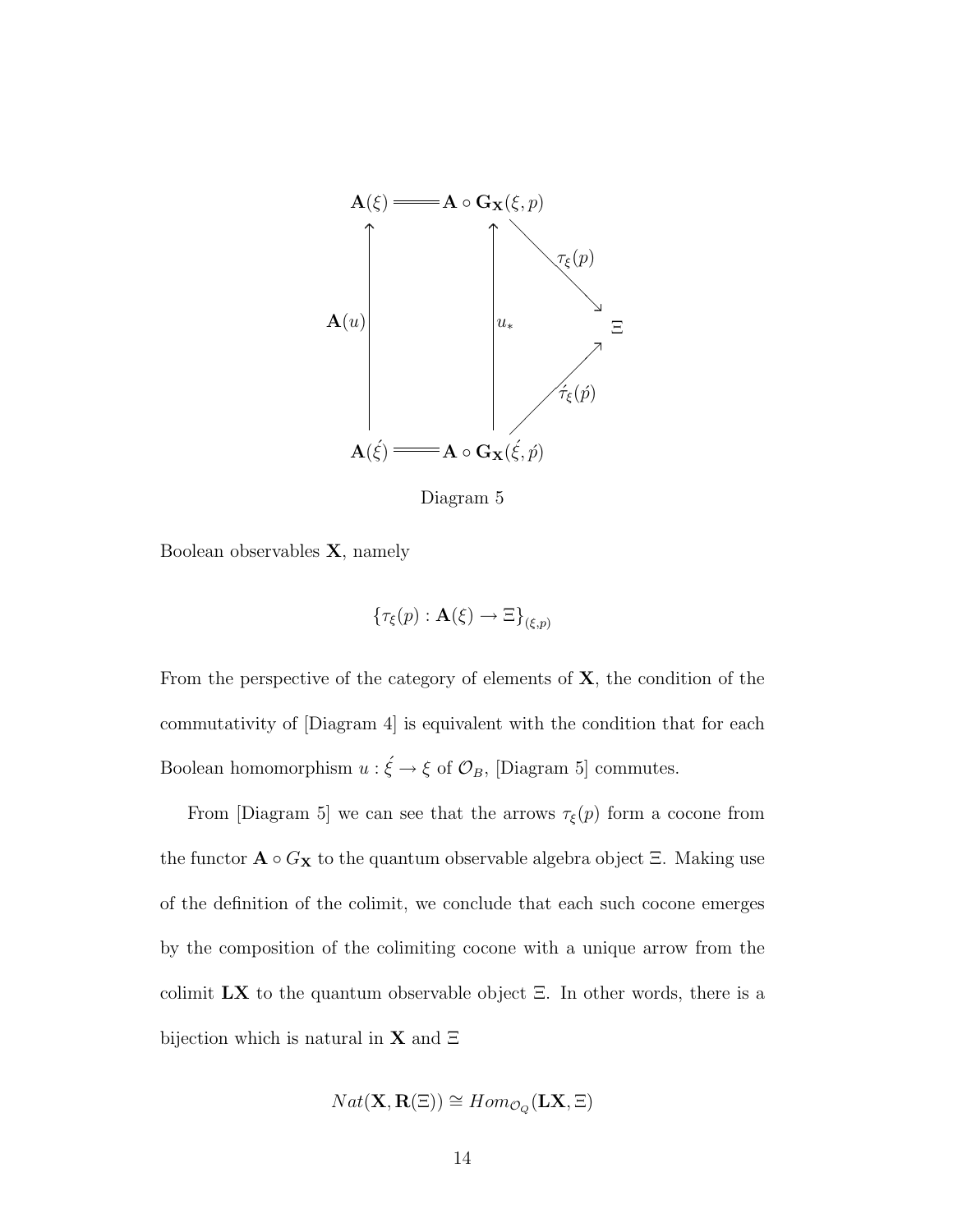From the above bijection we are driven to the conclusion that the functor  ${\bf R}$  from  ${\mathcal O}_Q$  to the topos of presheaves given by

$$
\mathbf{R}(\Xi):\xi\mapsto Hom_{\mathcal{O}_Q}(\mathbf{A}(\xi),\Xi)
$$

has a left adjoint  $\mathbf{L}$  :  $\mathbf{Sets}^{\mathcal{O}_B^{op}} \to \mathcal{O}_Q$ , which is defined for each presheaf of Boolean observables **X** in  $\textbf{Sets}^{\mathcal{O}_B^{op}}$  as the colimit

$$
\mathbf{L}(\mathbf{X}) = \mathit{Colim}\{\mathbf{G}(\mathbf{X}, \mathcal{O}_\mathbf{B}) \xrightarrow{\mathbf{G}_{\mathbf{X}}} \mathcal{O}_\mathbf{B} \xrightarrow{\mathbf{A}} \mathcal{O}_\mathbf{Q}\}
$$

Consequently there is a **pair of adjoint functors L**  $\exists$  **R** as follows:

$$
\mathbf{L}: \mathbf{Sets}^{[[Bor(\mathbf{R})/\mathcal{B}]]^{op}} \longrightarrow [Bor(\mathbf{R})/\mathcal{L}] : \mathbf{R}
$$

The adjunction, which will be the main interpretational tool in the proposed scheme, consists of the functors  $L$  and  $R$ , called left and right adjoints with respect to each other respectively, as well as the natural bijection

$$
Nat(\mathbf{X}, \mathbf{R}(\Xi)) \cong Hom_{[Bor(\mathbf{R})/\mathcal{L}]}(\mathbf{L}\mathbf{X}, \Xi)
$$

As an application we may use as  $X$  the representable presheaf of the topos of Boolean observables  $y[\xi]$ . Then, the bijection defining the adjunction takes the form:

$$
Nat(\mathbf{y}[\xi], \mathbf{R}(\Xi)) \cong Hom_{\mathcal{O}_Q}(\mathbf{Ly}[\xi], \Xi)
$$

Because the functor  $\mathbf{X}=\mathbf{y}[\xi]$  is representable, the corresponding category of elements  $G(y[\xi], \mathcal{O}_B)$  has a terminal object, that is, the element  $1 : \xi \longrightarrow \xi$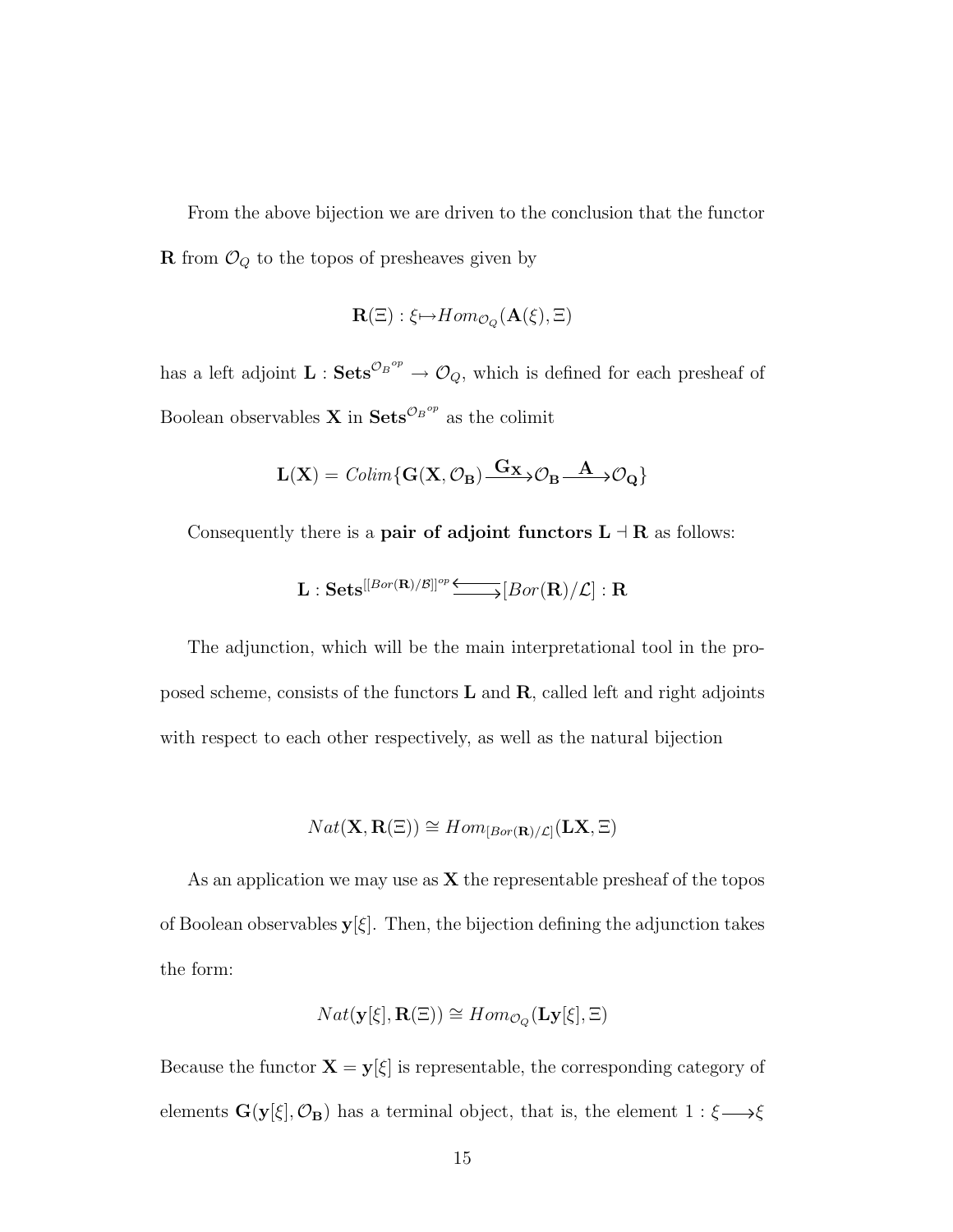$$
\amalg_{v:\xi\rightarrow\xi}A(\xi)\quad\xrightarrow{\zeta}\quad\qquad\amalg_{(\xi,p)}A(\xi)\xrightarrow{\chi}\chi_{\otimes_{\mathcal{O}_B}A}
$$

#### Diagram 6

of  $\mathbf{y}[\xi](\xi)$ . Therefore, the colimit of the composite  $\mathbf{A} \circ \mathbf{G}_{\mathbf{y}[\xi]}$  is going to be just the value of  $\mathbf{A} \circ \mathbf{G}_{\mathbf{y}[\xi]}$  on the terminal object. Thus, we have

$$
\mathbf{Ly}[\xi](\xi) \cong \mathbf{A} \circ \mathbf{G}_{\mathbf{y}[\xi]}(\xi, 1_{\xi}) = \mathbf{A}(\xi)
$$

In this way we provide a characterization of  $\mathbf{A}(\xi)$  as the colimit of the representable presheaf on the category of Boolean observables.

Furthermore, the categorical syntax provides a representation of a colimit as a coequalizer of a coproduct. This representation shows that the left adjoint functor of the adjunction is like the tensor product  $-\otimes_{[Bor\mathbf{R}/\mathcal{B}]} \mathbf{A}$  [14]. More specifically, the coequalizer representation of the colimit  $\mathbf{L}\mathbf{X}$  [Diagram 6] shows that the elements of  $X \otimes_{\mathcal{O}_B} A$ , considered as a set endowed with a quantum algebraic structure, are all of the form  $\chi(p,q)$ , or in a suggestive notation,

$$
\chi(p,q) = p \otimes q, \quad p \in \mathbf{X}(\xi), q \in \mathbf{A}(\xi)
$$

satisfying the coequalizer condition  $pv \otimes \acute{q} = p \otimes v\acute{q}$ .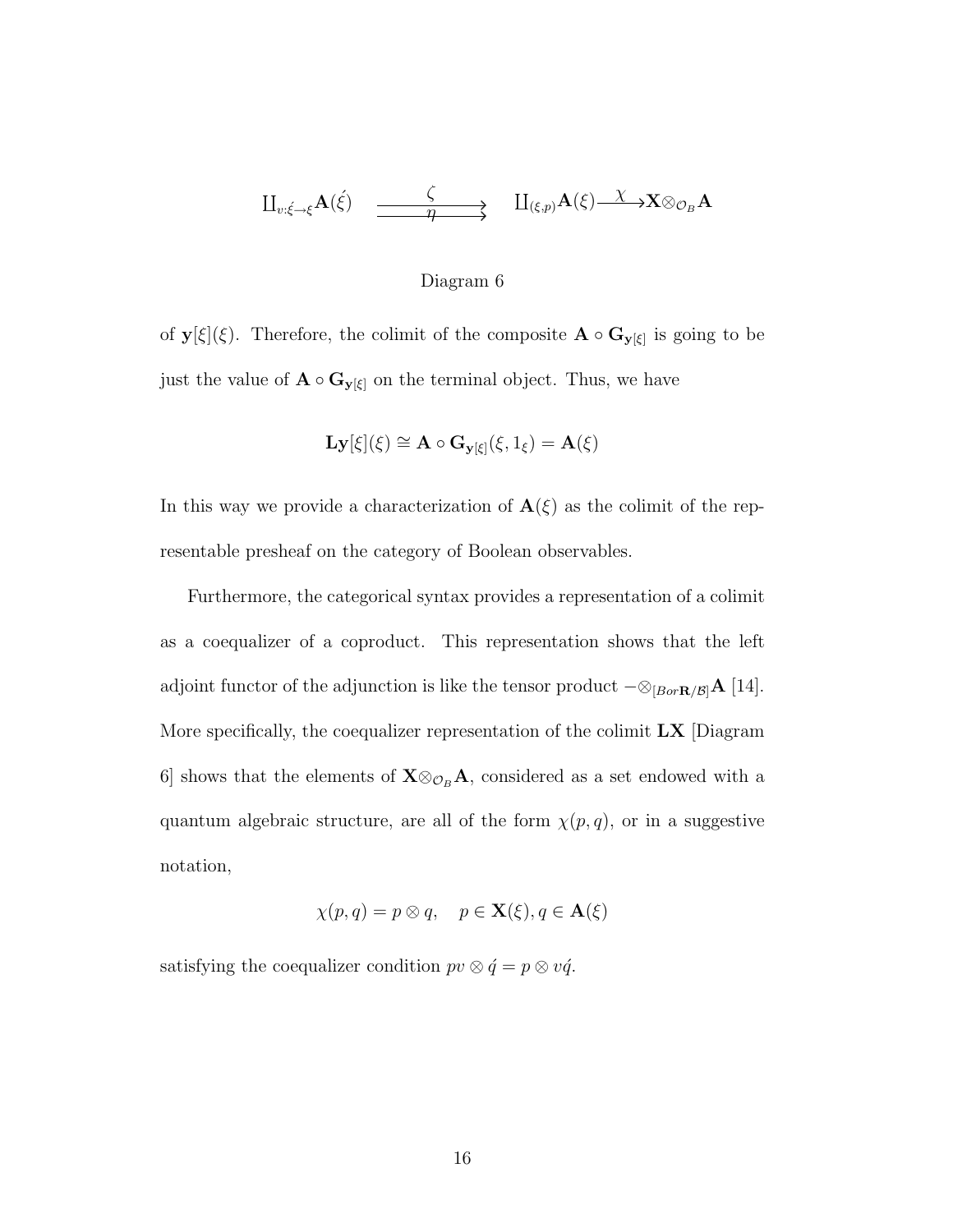# 5 System Of Measurement Localizations For Quantum Observables

The notion of a system of localizations for a quantum observable, which will be defined subsequently, is based on the categorical idea that the quantum object  $\Xi$  in  $\mathcal{O}_Q$  is possible to be comprehended by means of appropriate covering maps  $\xi \longrightarrow \Xi$  having as their domains locally defined Boolean observables  $\xi$  in  $\mathcal{O}_B$ . It is obvious that any single map from any modelling Boolean observable to a quantum observable is not sufficient to determine it entirely and hence, it is a priori destined to contain only a limited amount of information about it. This problem may be tackled only if we employ many structure preserving maps from the modelling Boolean observables to a quantum observable simultaneously to cover it completely.

A system of prelocalizations for quantum observable  $\Xi$  in  $\mathcal{O}_Q$  is a subfunctor of the Hom-functor  $\mathbf{R}(\Xi)$  of the form  $\mathbf{S}: \mathcal{O}_B{}^{op} \to \mathbf{Sets}$ , namely for all  $\xi$  in  $\mathcal{O}_B$  it satisfies  $\mathbf{S}(\xi) \subseteq [\mathbf{R}(\Xi)](\xi)$ . Hence a system of prelocalizations for quantum observable  $\Xi$  in  $\mathcal{O}_Q$  is a set  $\mathbf{S}(\xi)$  of quantum algebraic homomorphisms of the form

$$
\psi_{\xi} : \mathbf{A}(\xi) \longrightarrow \Xi, \qquad \xi \in \mathcal{O}_B
$$

such that  $\langle \psi_{\xi} : \mathbf{A}(\xi) \longrightarrow \Xi$  in  $\mathbf{S}(\xi)$ , and  $\mathbf{A}(v) : \mathbf{A}(\xi) \longrightarrow \mathbf{A}(\xi)$  in  $\mathcal{O}_Q$  for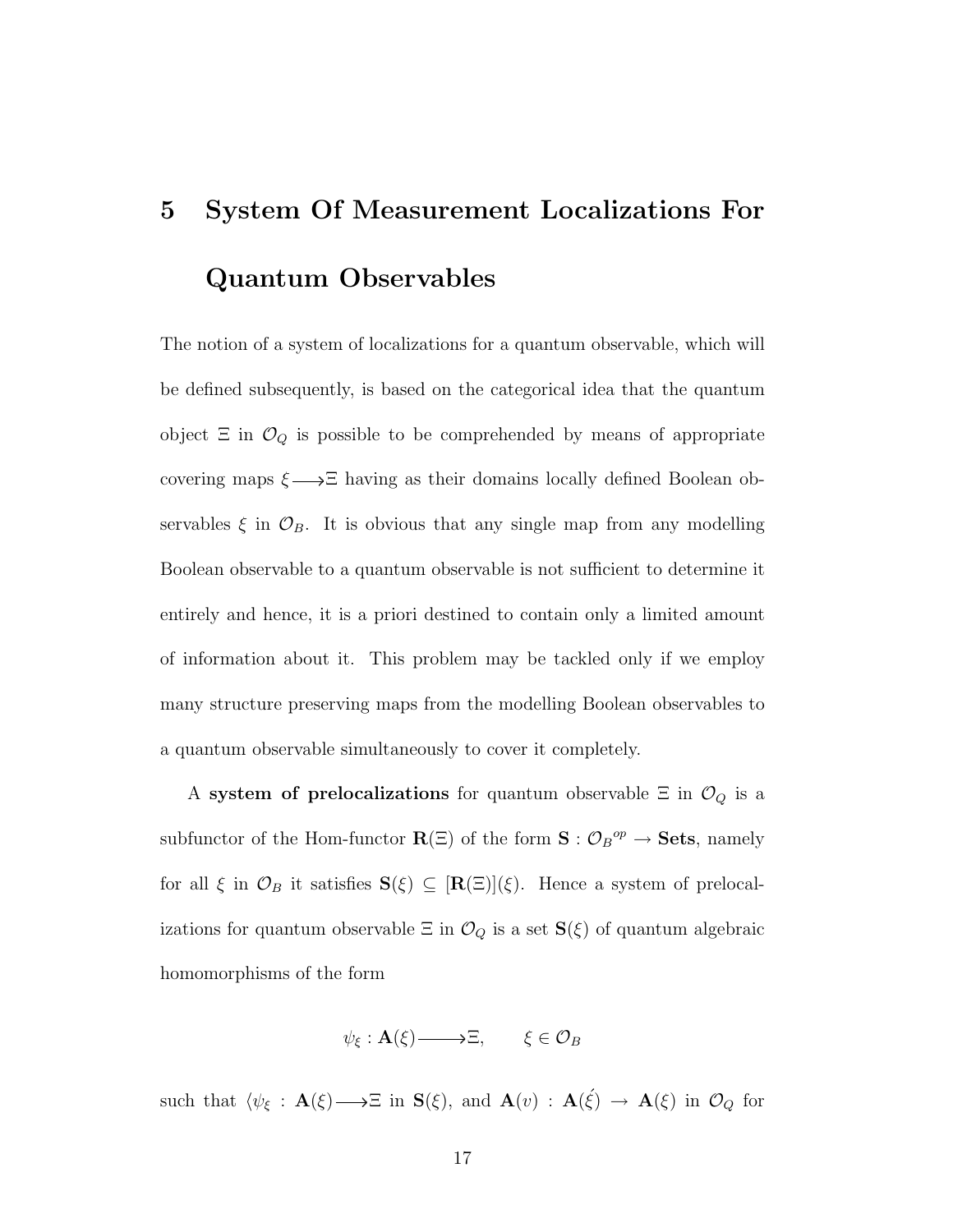$v : \xi \to \xi \text{ in } \mathcal{O}_B$ , implies  $\psi_{\xi} \circ \mathbf{A}(v) : \mathbf{A}(\xi) \longrightarrow \mathcal{O}_Q \text{ in } \mathbf{S}(\xi)$ .

According to the above definition, the functional role of the Hom-functor  $R(\Xi)$  is equivalent to depicting a set of algebraic homomorphisms, in order to provide local coverings of a quantum observable by coordinatizing Boolean objects. We may characterize the maps  $\psi_{\xi} : \mathbf{A}(\xi) \longrightarrow \Xi$ ,  $\xi \in \mathcal{O}_B$  in a system of prelocalizations for quantum observable Ξ as Boolean domain covers. Their domains  $B_{\Xi}$  provide Boolean coefficients associated with measurement situations. The introduction of the notion of a system of prelocalizations is forced on the basis of operational physical arguments . According to Kochen-Specker theorem it is not possible to understand completely a quantum mechanical system with the use of a single system of Boolean devices. On the other side, in every concrete experimental context, the set of events that have been actualized in this context forms a Boolean algebra. Consequently, any Boolean domain object  $(B_{\Xi}, [\psi_B]_{\Xi} : \mathbf{A}(B_{\Xi}) \longrightarrow L)$  in a system of prelocalizations for quantum event algebra, making [Diagram 7] commutative, corresponds to a set of Boolean events that become actualized in the experimental context of B. These Boolean objects play the role of localizing devices in a quantum event structure, that are induced by measurement situations. The above observation is equivalent to the statement that a measurementinduced Boolean algebra serves as a reference frame, in a topos-theoretical environment, relative to which a measurement result is being coordinatized.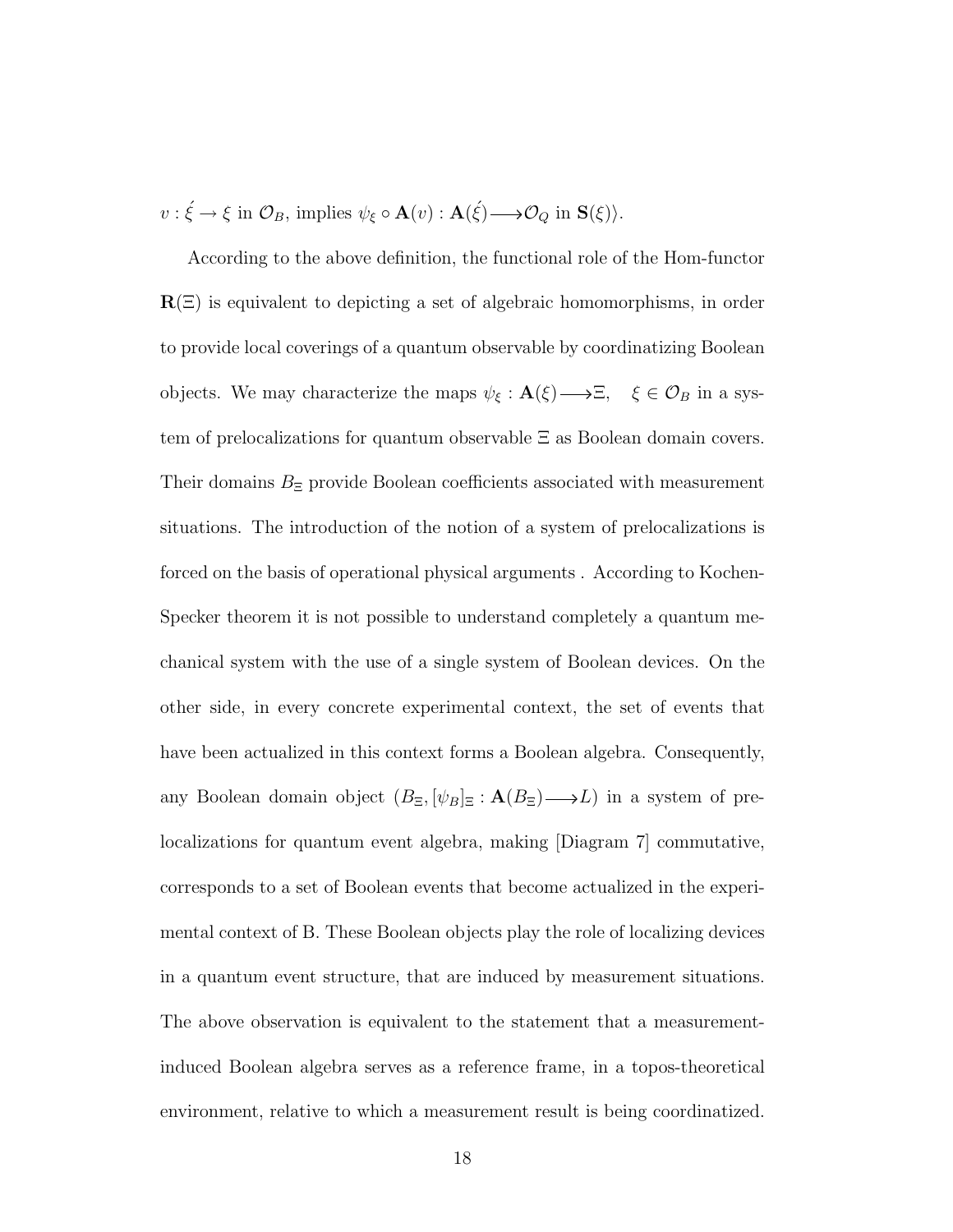

Diagram 7

A family of Boolean observable covers  $\psi_{\xi} : \mathbf{A}(\xi) \longrightarrow \Xi$ ,  $\xi \in \mathcal{O}_B$  is the generator of the system of prelocalization S if this system is the smallest among all that contain that family. It is evident that a quantum observable, and correspondingly the quantum event algebra over which it is defined, can have many systems of measurement prelocalizations, that, remarkably, form an ordered structure. More specifically, systems of prelocalization constitute a partially ordered set under inclusion. We note that the minimal system is the empty one, namely  $S(\xi) = \emptyset$  for all  $\xi \in \mathcal{O}_B$ , whereas the maximal system is the Hom-functor  $\mathbf{R}(\Xi)$  itself, or equivalently, all quantum algebraic homomorphisms  $\psi_{\xi} : \mathbf{A}(\xi) \longrightarrow \Xi$ .

The transition from a system of prelocalizations to a system of localizations for a quantum observable, can be realized if certain compatibility conditions are satisfied on the overlap of the modelling Boolean domain covers. In order to accomplish this it is necessary to introduce the categorical concept of pullback in  $\mathcal{O}_Q$  [Diagram 8].

The pullback of the Boolean domain covers  $\psi_{\xi} : \mathbf{A}(\xi) \longrightarrow \Xi, \xi \in \mathcal{O}_B$  and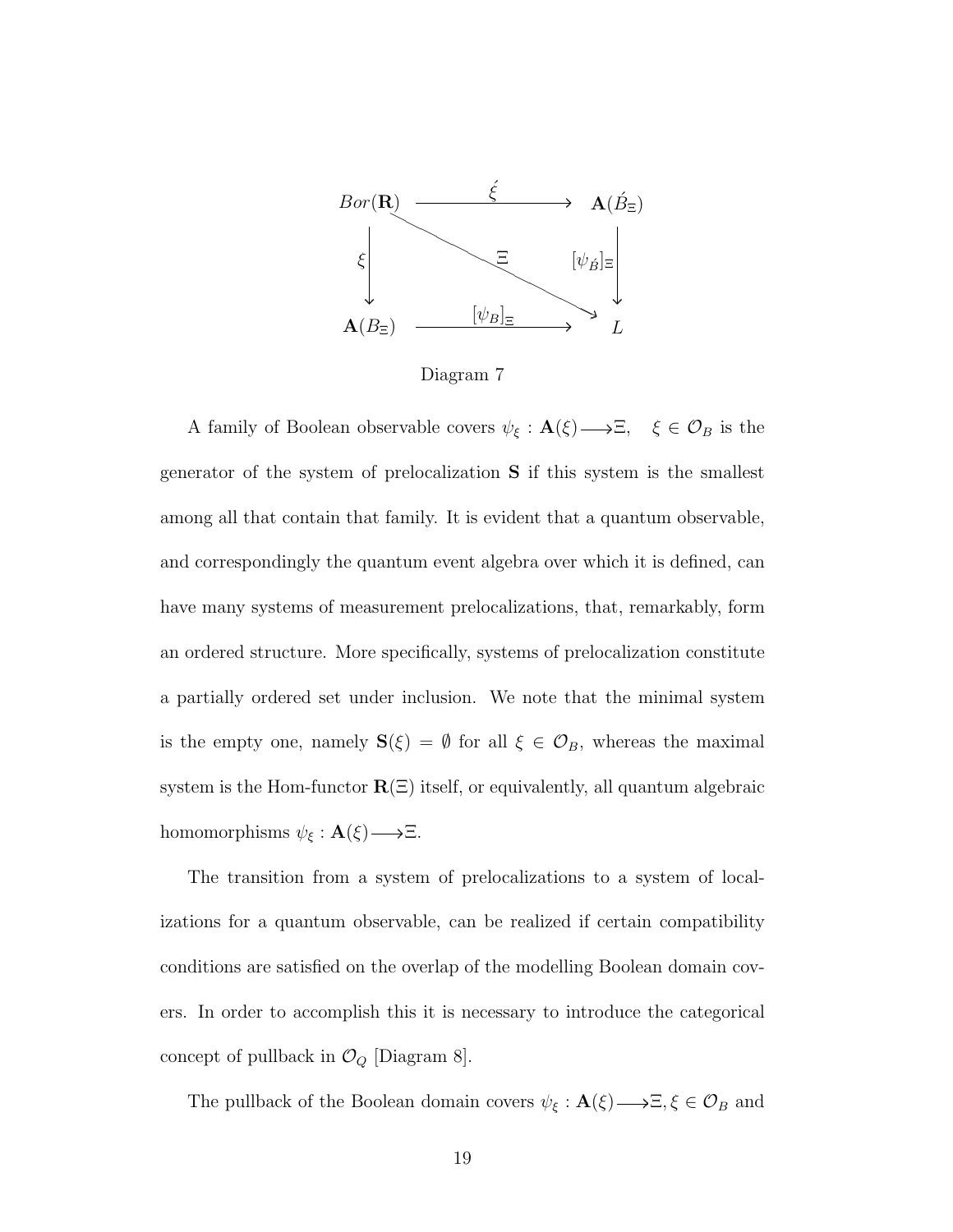

Diagram 8

 $\psi_{\xi} : \mathbf{A}(\xi) \longrightarrow \Xi, \xi \in \mathcal{O}_B$  with common codomain the quantum observable Ξ, consists of the object  $\mathbf{A}(\xi) \times \mathbf{A}(\xi)$  and two arrows  $\psi_{\xi \xi}$  and  $\psi_{\xi \xi}$ , called projections, as shown in [Diagram 8]. The square commutes and for any object  $T$  and arrows  $h$  and  $g$  that make the outer square commute, there is a unique  $u: T \longrightarrow \mathbf{A}(\xi) \times_{\Xi} \mathbf{A}(\xi)$  that makes the whole diagram commutative. Hence we obtain the condition:  $\psi_{\xi} \circ g = \psi_{\xi} \circ h$ .

We emphasize that if  $\psi_{\xi}$  and  $\psi_{\xi}$  are injective maps, then their pullback is isomorphic with the intersection  $\mathbf{A}(\xi) \cap \mathbf{A}(\xi)$ . Then we can define the pasting map, which is an isomorphism, as follows:

$$
\Omega_{\xi,\xi} : \psi_{\xi\xi}(\mathbf{A}(\xi) \times_{\Xi} \mathbf{A}(\xi)) \longrightarrow \psi_{\xi\xi}(\mathbf{A}(\xi) \times_{\Xi} \mathbf{A}(\xi))
$$

by putting

$$
\Omega_{\xi,\xi} = \psi_{\xi\xi} \circ \psi_{\xi\xi}^{-1}
$$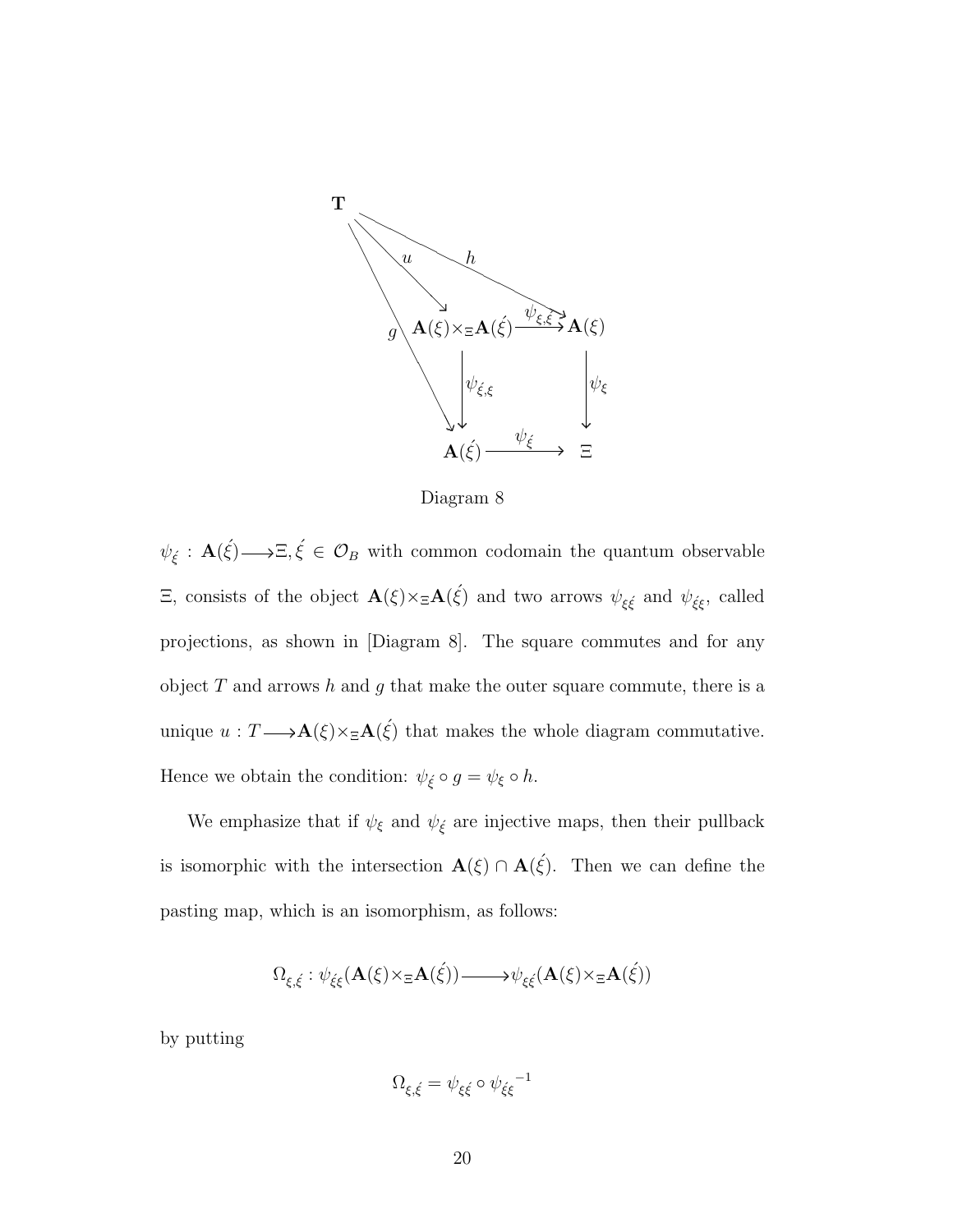The following conditions hold: [i]  $\Omega_{\xi,\xi} = 1_{\xi}, 1_{\xi} := id_{\xi}$ , [ii]  $\Omega_{\xi,\xi} \circ \Omega_{\xi,\xi} = \Omega_{\xi,\xi}$ if  $\mathbf{A}(\xi) \cap \mathbf{A}(\acute{\xi}) \cap \mathbf{A}(\acute{\xi}) \neq 0$ , and [iii]  $\Omega_{\xi,\acute{\xi}} = \Omega_{\acute{\xi},\xi}$  if  $\mathbf{A}(\xi) \cap \mathbf{A}(\acute{\xi}) \neq 0$ .

The pasting map assures that  $\psi_{\xi\xi}(\mathbf{A}(\xi)\times_{\Xi}\mathbf{A}(\xi))$  and  $\psi_{\xi\xi}(\mathbf{A}(\xi)\times_{\Xi}\mathbf{A}(\xi))$ are going to cover the same part of the quantum observable in a compatible way.

Given a system of measurement prelocalizations for quantum observable  $\Xi \in \mathcal{O}_Q$ , and correspondingly for the Quantum event algebra over which it is defined, we call it a system of localizations if the above conditions are satisfied, and moreover, the quantum algebraic structure is preserved.

We assert that the above compatibility conditions provide the necessary relations for understanding a system of measurement localizations for a quantum observable as a structure sheaf or sheaf of Boolean coefficients consisting of local Boolean observables. This is connected to the fact that systems of measurement localizations are actually subfunctors of the representable Homfunctor  $\mathbf{R}(\Xi)$  of the form  $\mathbf{S}: \mathcal{O}_B{}^{op} \to \mathbf{Sets}$ , namely for all  $\xi$  in  $\mathcal{O}_B$  satisfy  $\mathbf{S}(\xi) \subseteq [\mathbf{R}(\Xi)](\xi)$ . In this sense the pullback compatibility conditions express gluing relations on overlaps of Boolean domain covers and convert a presheaf subfunctor of the Hom-functor into a sheaf. The concept of sheaf expresses exactly the pasting conditions that local modelling objects have to satisfy, namely, the way by which local data, providing Boolean coefficients obtained in measurement situations, can be collated.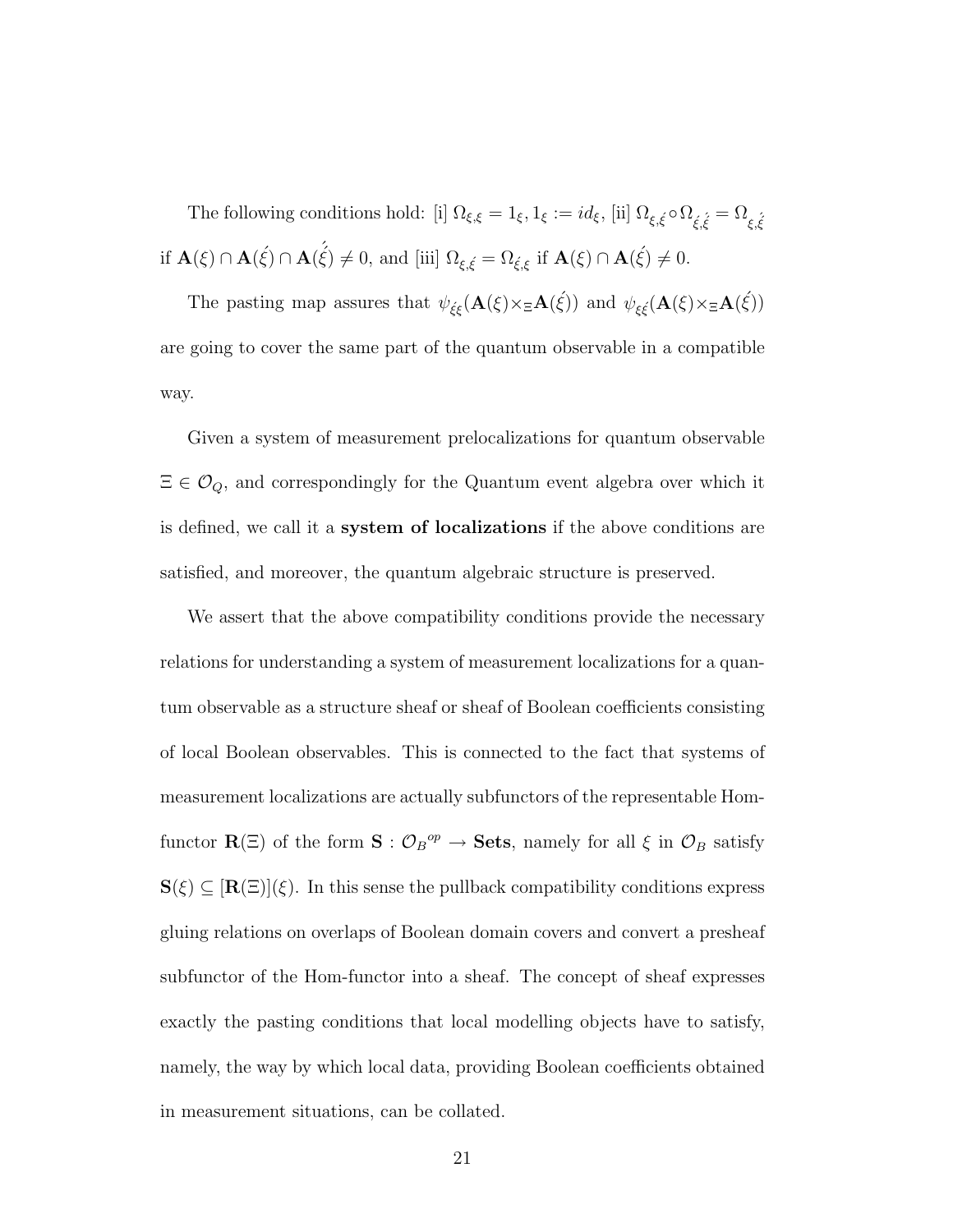The comprehension of a measurement localization system as a sheaf of Boolean coefficients permits the conception of a Quantum observable (or of its associated quantum event algebra) as a generalized manifold, obtained by pasting the  $\psi_{\xi\xi}(\mathbf{A}(\xi)\times_{\Xi}\mathbf{A}(\xi))$  and  $\psi_{\xi\xi}(\mathbf{A}(\xi)\times_{\Xi}\mathbf{A}(\xi))$  covers together by the transition functions  $\Omega_{\xi,\xi}$ . In this perspective the generalized manifold, which represents categorically a quantum observable object, is understood as a colimit in the category of elements of a sheaf of Boolean coefficients, that contains compatible families of modelling Boolean observables.

## 6 Isomorphic Representations of Quantum Observables by Boolean Localization Systems

The ideas developed in the previous section may be used to provide the basis for the representation of Quantum observables and their associated Quantum event algebras in terms of Boolean covering systems, if we pay attention to the counit of the established adjunction, denoted by the vertical map in [Diagram 9].

The diagram suggests that the representation of a quantum observable Ξ in  $\mathcal{O}_Q$  and, subsequently, of a quantum event algebra L in  $\mathcal{L}$ , in terms of a coordinatization system of measurement localizations, consisting of Boolean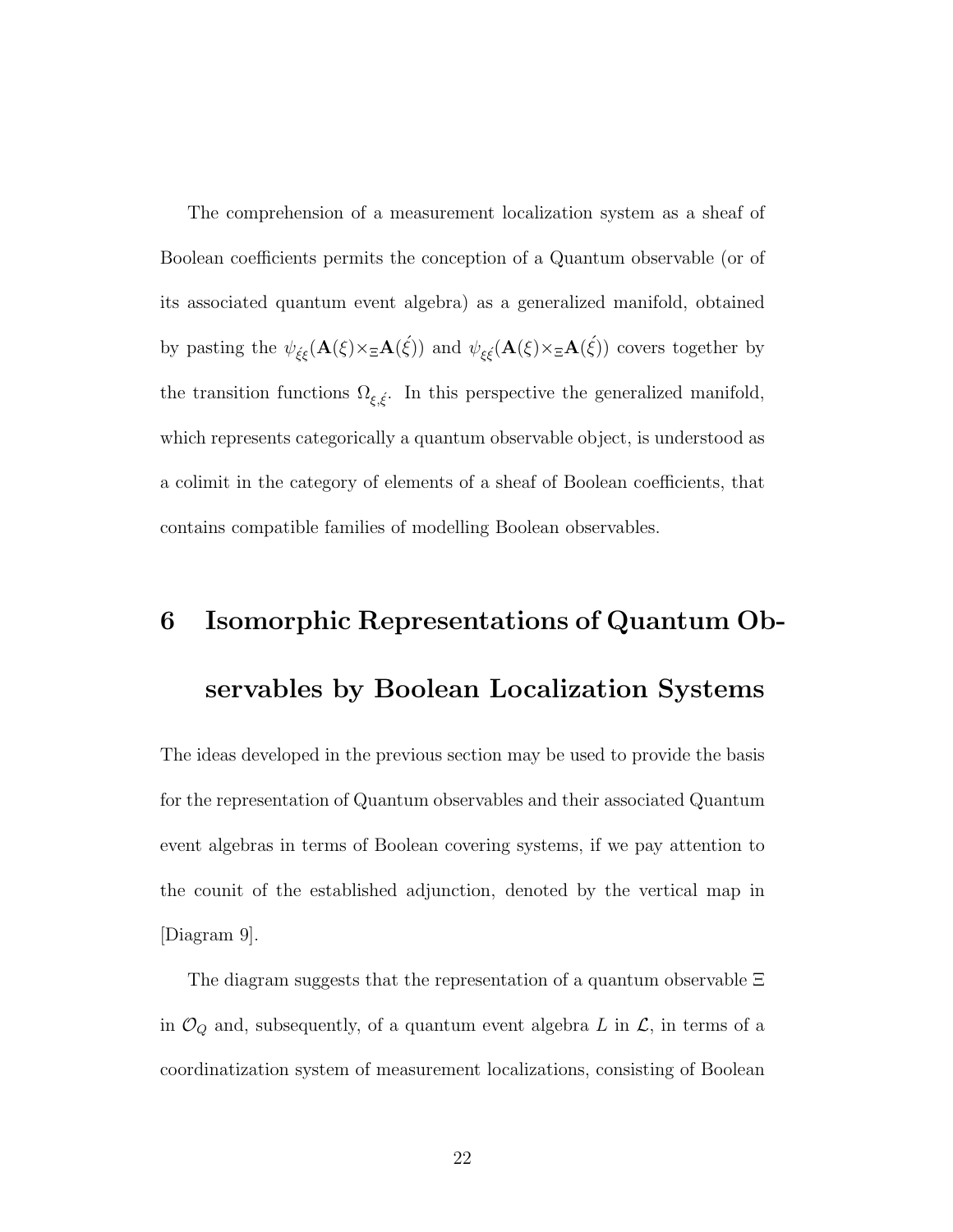$$
\begin{array}{ccc}\n\coprod_{v:\xi\to\xi} A(\xi) & \xrightarrow{\zeta} & \coprod_{(\xi,p)} A(\xi) \to [\mathbf{R}(\Xi)](-) \otimes_{\mathcal{O}_B} A \\
& & \vdots \\
\downarrow_{\xi\Xi} & & \vdots \\
\downarrow_{\xi\Xi} & & \downarrow \\
\downarrow_{\xi\Xi} & & \downarrow \\
\downarrow_{\xi\Xi} & & \downarrow \\
\downarrow_{\xi\Xi} & & \downarrow \\
\downarrow_{\xi\Xi} & & \downarrow \\
\downarrow_{\xi\Xi} & & \downarrow \\
\downarrow_{\xi\Xi} & & \downarrow \\
\downarrow_{\xi\Xi} & & \downarrow \\
\downarrow_{\xi\Xi} & & \downarrow \\
\downarrow_{\xi\Xi} & & \downarrow \\
\downarrow_{\xi\Xi} & & \downarrow \\
\downarrow_{\xi\Xi} & & \downarrow \\
\downarrow_{\xi\Xi} & & \downarrow \\
\downarrow_{\xi\Xi} & & \downarrow \\
\downarrow_{\xi\Xi} & & \downarrow \\
\downarrow_{\xi\Xi} & & \downarrow \\
\downarrow_{\xi\Xi} & & \downarrow \\
\downarrow_{\xi\Xi} & & \downarrow \\
\downarrow_{\xi\Xi} & & \downarrow \\
\downarrow_{\xi\Xi} & & \downarrow \\
\downarrow_{\xi\Xi} & & \downarrow \\
\downarrow_{\xi\Xi} & & \downarrow \\
\downarrow_{\xi\Xi} & & \downarrow \\
\downarrow_{\xi\Xi} & & \downarrow \\
\downarrow_{\xi\Xi} & & \downarrow \\
\downarrow_{\xi\Xi} & & \downarrow \\
\downarrow_{\xi\Xi} & & \downarrow \\
\downarrow_{\xi\Xi} & & \downarrow \\
\downarrow_{\xi\Xi} & & \downarrow \\
\downarrow_{\xi\Xi} & & \downarrow \\
\downarrow_{\xi\Xi} & & \downarrow \\
\downarrow_{\xi\Xi} & & \downarrow \\
\downarrow_{\xi\Xi} & & \downarrow \\
\downarrow_{\xi\Xi} & & \downarrow \\
\downarrow_{\xi\Xi} &
$$

#### Diagram 9

coefficients, is full and faithful, if and only if the counit of the established adjunction, restricted to that system, is an isomorphism, that is, structurepreserving, 1-1 and onto [14]. It is easy to see that the counit of the adjunction, restricted to a system of measurement localizations is a quantum algebraic isomorphism, iff the right adjoint functor is full and faithful, or equivalently, iff the cocone from the functor  $\mathbf{A}\circ G_{\mathbf{R}(\Xi)}$  to the quantum observable  $\Xi$  is universal for each object  $\Xi$  in  $\mathcal{O}_Q$  [2, 3]. In the latter case we characterize the coordinatization functor  $\mathbf{A} : \mathcal{O}_B \longrightarrow \mathcal{O}_Q$  or, equivalently, the functor  $A : B \longrightarrow \mathcal{L}$  such that [Diagram 3] commutes, a proper modelling functor. As a consequence if we consider as  $\beta$  the category of Boolean subalgebras of a quantum event algebra  $L$  of ordinary Quantum Mechanics, that is an orthomodular  $\sigma$ -orthoposet of orthogonal projections of a Hilbert space, together with a proper modelling inclusion functor  $\mathbf{A} : \mathcal{B} \longrightarrow \mathcal{L}$ , the counit of the established adjunction restricted to a system of measurement localizations is an isomorphism.

The physical significance of this representation lies on the fact that the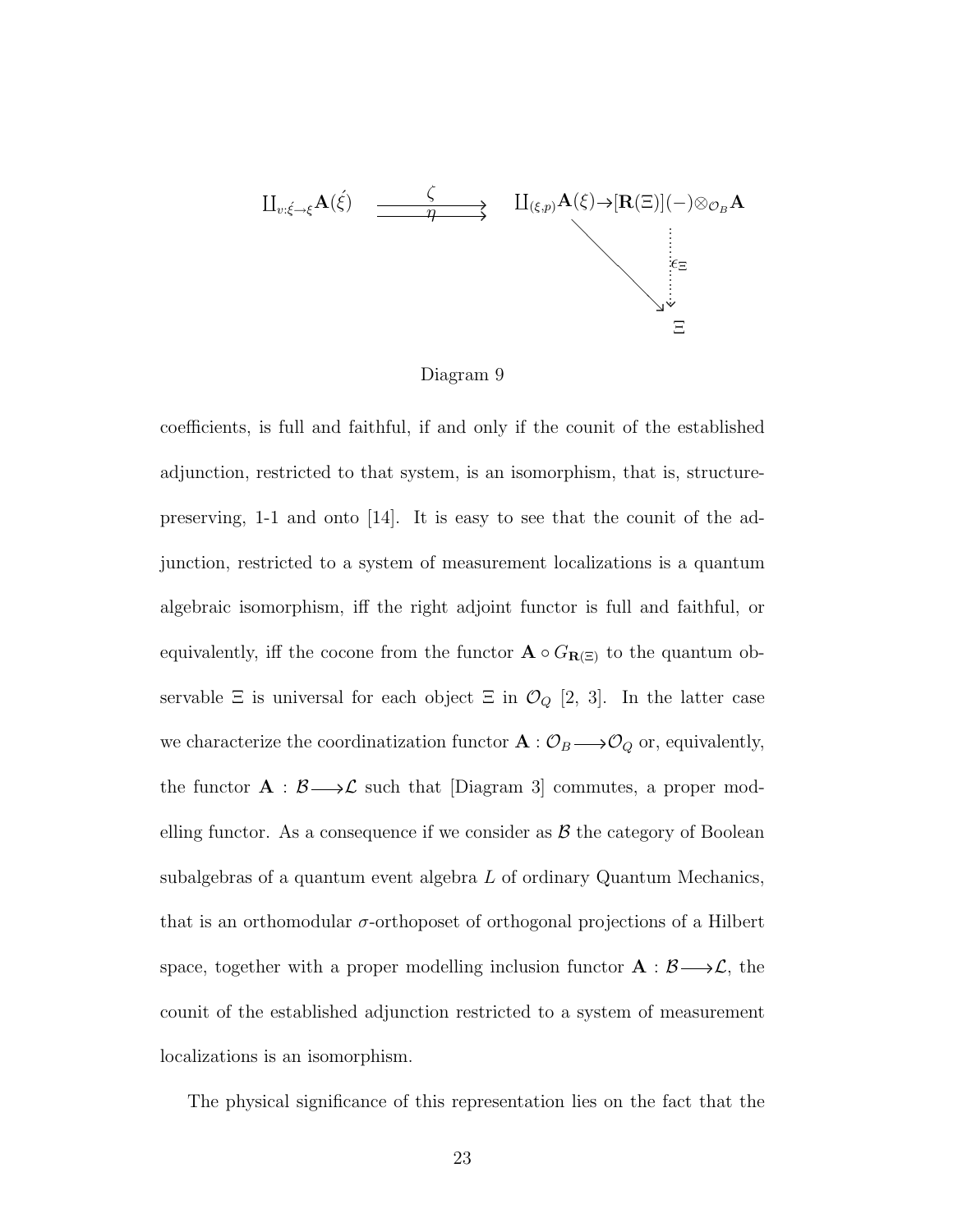whole information content in a Quantum event algebra is preserved by every covering Boolean system, qualified as a system of measurement localizations. The preservation property is established by the counit isomorphism. It is remarkable that the categorical notion of adjunction provides the appropriate formal tool for the formulation of invariant properties, giving rise to preservation principles of a physical character.

If we return to the intended representation, we realize that the surjective property of the counit guarantees that the Boolean domain covers, being themselves objects in the category of elements  $\mathbf{G}(\mathbf{R}(L), B)$ , cover entirely the quantum event algebra  $L$ , whereas its injective property guarantees that any two covers are compatible in a system of measurement localizations. Moreover, since the counit is also a homomorphism, it preserves the algebraic structure.

In the physical state of affairs, each cover corresponds to a set of Boolean events actualized locally in a measurement situation. The equivalence classes of Boolean domain covers represent quantum events in  $L$  through compatible coordinatizations by Boolean coefficients. Consequently, the structure of a quantum event algebra is being generated by the information that its structure preserving maps, encoded as Boolean covers in measurement localization systems, carry as well as their compatibility relations.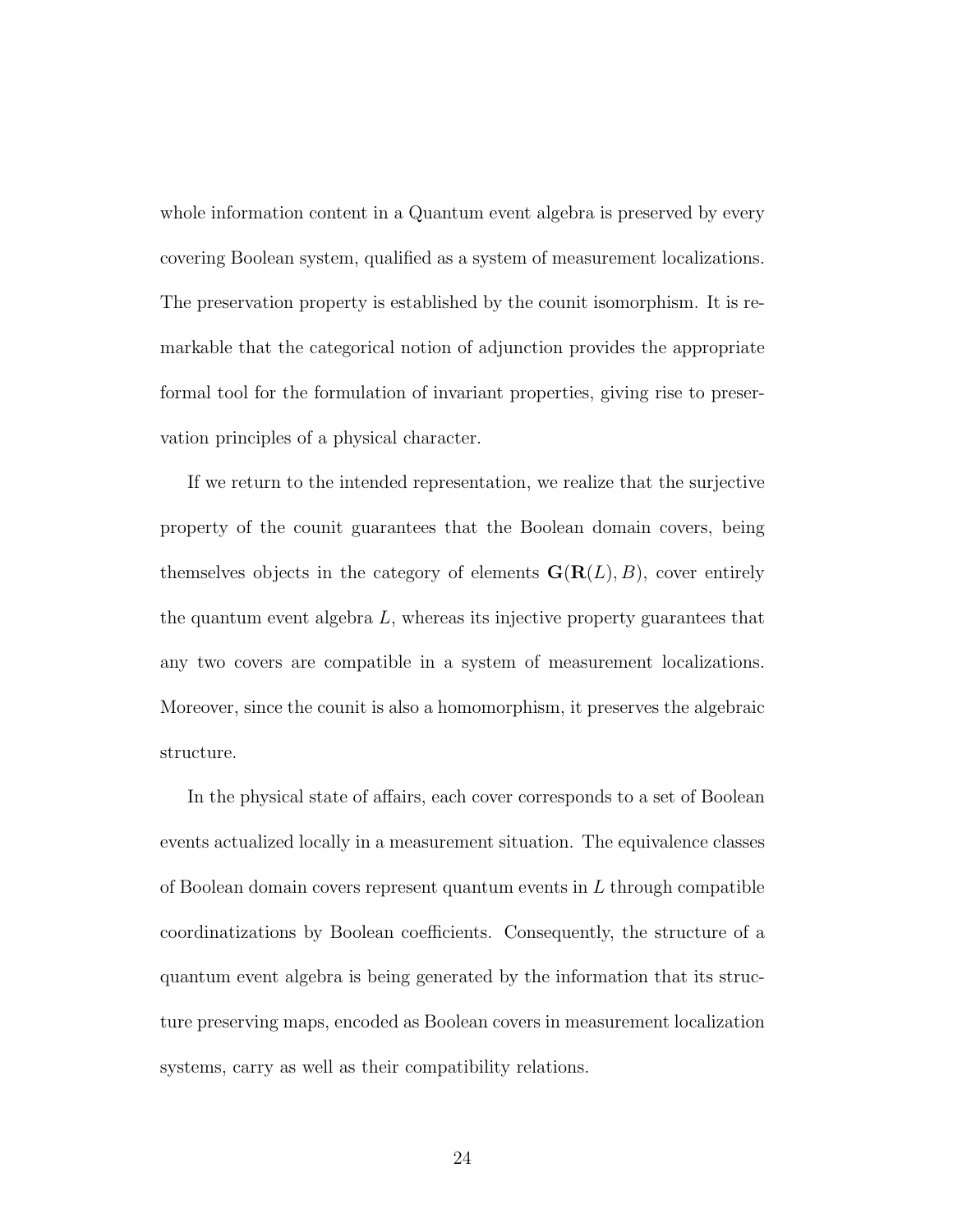### 7 Implications for Quantum Logic

The covering process leads naturally to a contextual description of quantum events (or quantum propositions) with respect to Boolean reference frames of measurement and finally to a representation of them as equivalence classes of unsharp Boolean events. The latter term is justified by the fact that, in case, L signifies a truth-value structure, each cover can be interpreted as an unsharp Boolean algebra of events corresponding to measurement of observable  $\Xi$ . More concretely, since covers are maps  $[\psi_B]_\Xi : \mathbf{A}(B_\Xi) \longrightarrow L$ , each Boolean event realized in the domain  $B_{\Xi}$ , besides its true or false truth value assignment in a measurement context related to the outcome of an experiment that has taken place, is also assigned a truth value representing its relational information content for the comprehension of the coherence of the whole quantum structure, measured by the degrees in the poset  $L$  or, equivalently, by the degrees assigned to its poset structure of localization systems.

Between these two levels of truth value assignment there exists an intermediate level, revealed by the instantiation of the Boolean power construction in the context of the Grothendieck fibration technique. This intermediate level refers to a truth value assignment to propositions describing the possible behavior of a quantum system in a specified Boolean context of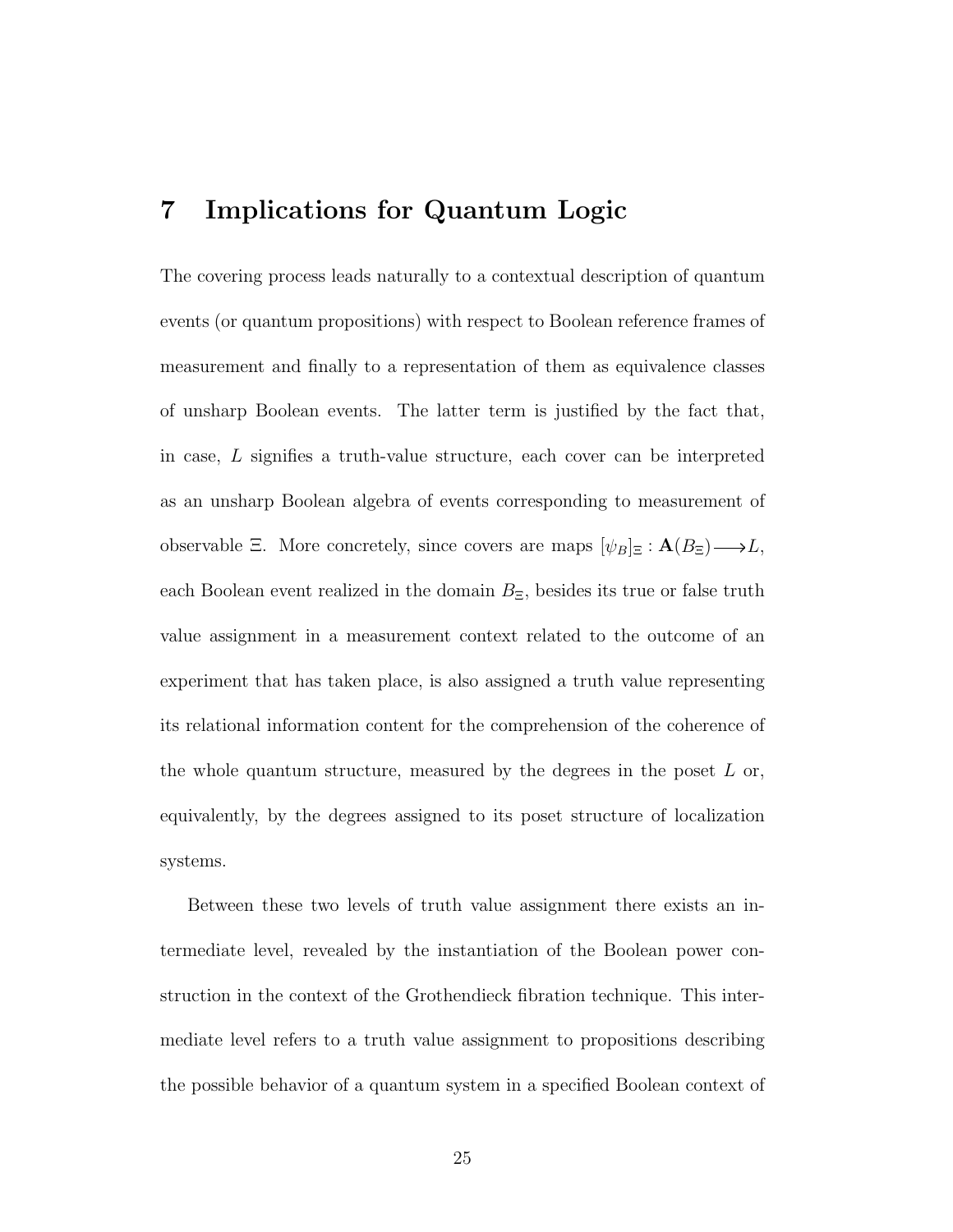observation without having passed yet an experimental test.

We may remind that the fibration induced by a presheaf of Boolean algebras **P** provides the category of elements of **P**, denoted by  $\mathbf{G}(\mathbf{P}, \mathcal{B})$ . Its objects are all pairs  $(B, p)$ , and its morphisms  $(\acute{B}, \acute{p}) \longrightarrow (B, p)$  are those morphisms  $u : \acute{B} \longrightarrow B$  of  $\mathcal B$  for which  $pu = \acute{p}$ . Projection on the second coordinate of  $\mathbf{G}(\mathbf{P}, \mathcal{B})$  defines a functor  $\mathbf{G}_{\mathbf{P}} : \mathbf{G}(\mathbf{P}, \mathcal{B}) \longrightarrow \mathcal{B}$ . If B is an object of  $\mathcal{B}$ , the inverse image under  $\mathbf{G}_{\mathbf{P}}$  of  $B$  is simply the set  $\mathbf{P}(B)$ . As we have explained, the objects of the category of elements  $\mathbf{G}(\mathbf{R}(L), B)$  constitute Boolean domain covers for measurement and have been identified as Boolean reference frames on a quantum observable structure.

We notice that the set of objects of  $\mathbf{G}(\mathbf{R}(L), \mathcal{B})$  consists of all the elements of all the sets  $\mathbf{R}(L)(B)$  and, more concretely, has been constructed from the disjoint union of all the sets of the above form, by labeling the elements. The elements of this disjoint union are represented as pairs  $(B, \psi_B : \mathbf{A}(B) \longrightarrow L)$ for all objects B of B and elements  $\psi_B \in \mathbf{R}(L)(B)$ .

Taking into account the projection functor, defined above, this set is actually a fibered structure. Each fiber is a set defined over a Boolean algebra relative to which a measurement result is being coordinatized. If we denote by  $(\psi_B, q)$  the elements of each fiber, with  $\psi_B \in \mathbf{R}(L)(B)$  and  $q \in \mathbf{A}(B)$ , then the set of maps

$$
(\psi_B, q) \longrightarrow q
$$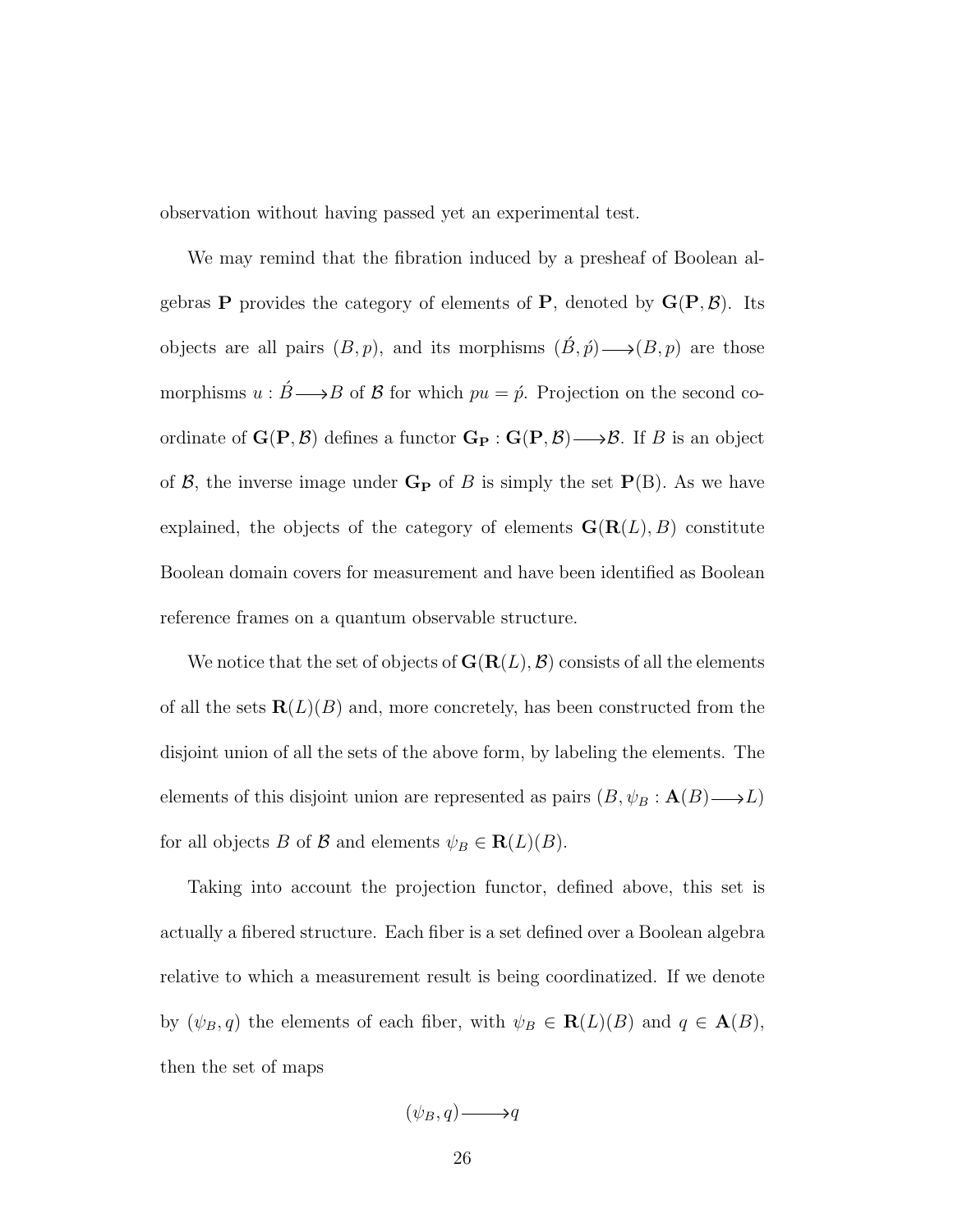can be interpreted as the Boolean power of the set

$$
\Upsilon_B = \{ (\psi_B, q), \psi_B \in \mathbf{R}(L)(B), q \in \mathbf{A}(B) \}
$$

with respect to the underlying Boolean algebra  $B$  [15].

The Boolean power construction forces an interpretation of the Boolean algebra relative to which a measurement result is being coordinatized, as a domain of local truth values with respect to a measurement that has not taken place yet. Moreover the set of local measurement covers defined over B is considered as a Boolean-valued set. In this sense, the local coordinates corresponding to a Boolean domain of measurement may be considered as Boolean truth values.

We further observe that the set of objects of  $\mathbf{G}(\mathbf{R}(L), B)$  consists of the disjoint union of all the fibers  $\Upsilon_B$ , denoted by  $\Upsilon = \coprod_B \Upsilon_B$ . This set can also acquire a Boolean power interpretation as follows:

We define a binary relation on the set  $\Upsilon$  according to:

$$
(\psi_{\acute{B}},\acute{q})\otimes(\psi_B,q)\text{ iff }\exists\ \eta:\psi_{\acute{B}}\longrightarrow\psi_B:\eta(\acute{q})=q,\psi_{\acute{B}}=\psi_B\circ\eta.
$$

It is evident that for any  $\eta : \acute{B} \longrightarrow B$  we obtain:  $(\psi_B \circ \eta, \acute{q}) \otimes (\psi_B, \eta(\acute{q}))$ .

Furthermore, we require the satisfaction of the compatibility relations that are valid in a system of localizations. Then it is possible to define the Boolean power of the set Υ with respect to the maximal Boolean algebra belonging to such a compatible system of localizations. We may say that the Boolean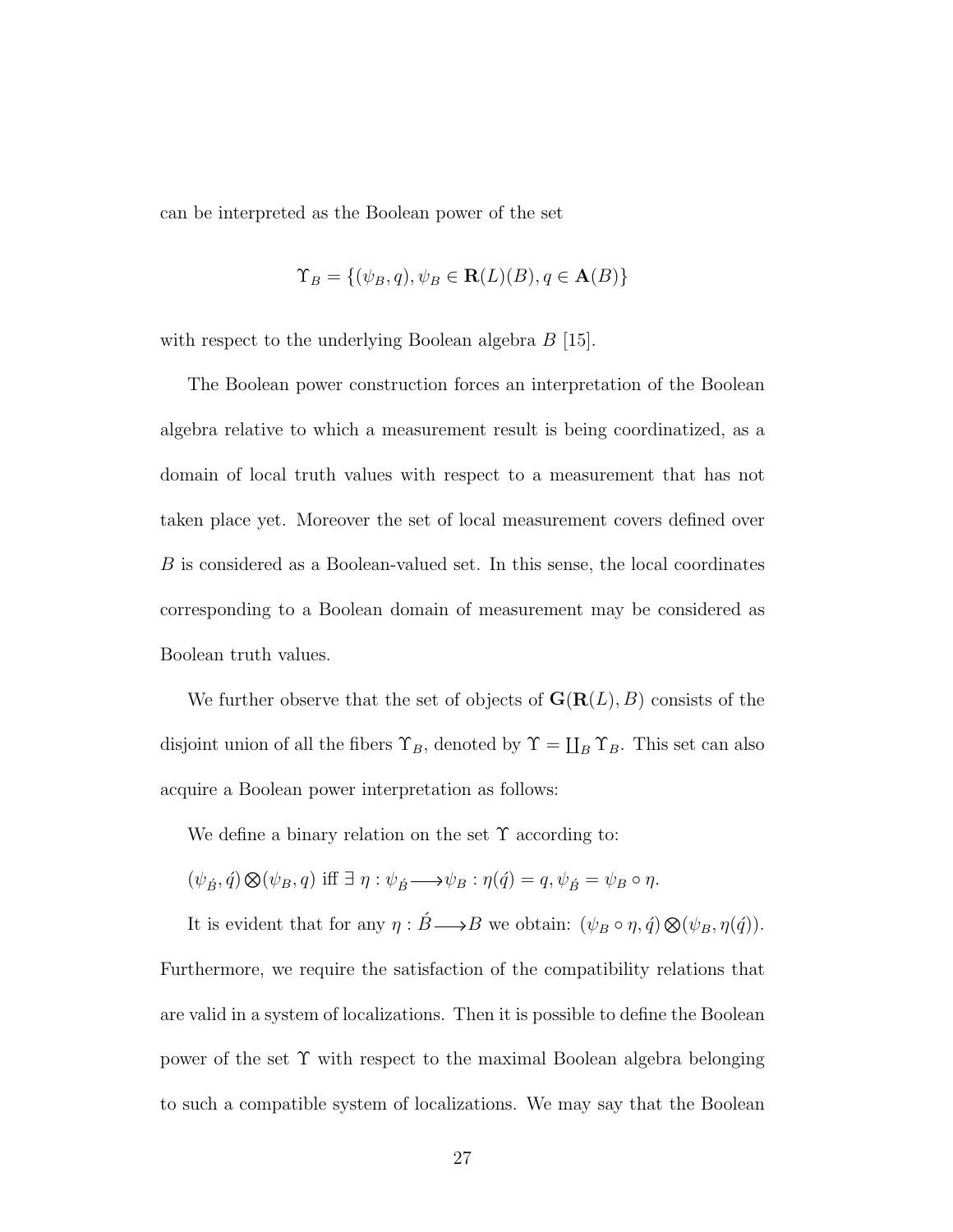coordinates, interpreted as local Boolean truth values via the Boolean power construction, reflect a relation of indistinguishability due to overlapping of the corresponding covers.

The viewpoint of Boolean valued sets has far reaching consequences regarding the interpretation of quantum logic and will be discussed in detail in a future work from the perspective of Lawvere's topoi [16]. At the present stage, we may say that the logical interpretation of the Boolean fibration method, seems to substantiate Takeuti's and Davis's approach to the foundations of quantum logic [17, 18], according to whom, quantization of a proposition of classical physics is equivalent to interpreting it in a Boolean extension of a set theoretical universe, where B is a complete Boolean algebra of projection operators on a Hilbert space. In the perspective of the present analysis, we may argue that the fibration technique in the presheaf of Boolean algebras  $\mathbf{G}(\mathbf{R}(L), B)$  provides the basis for a natural interpretation of the logic of quantum propositions, referring to the possible behavior of a quantum system in a concrete localization context with respect to an experimental test that has not been actualized yet, in terms of a truth value assignment, assuming existence in the corresponding Boolean context of a covering system, and realized in terms of local valuations on the Boolean coordinates of the specified cover.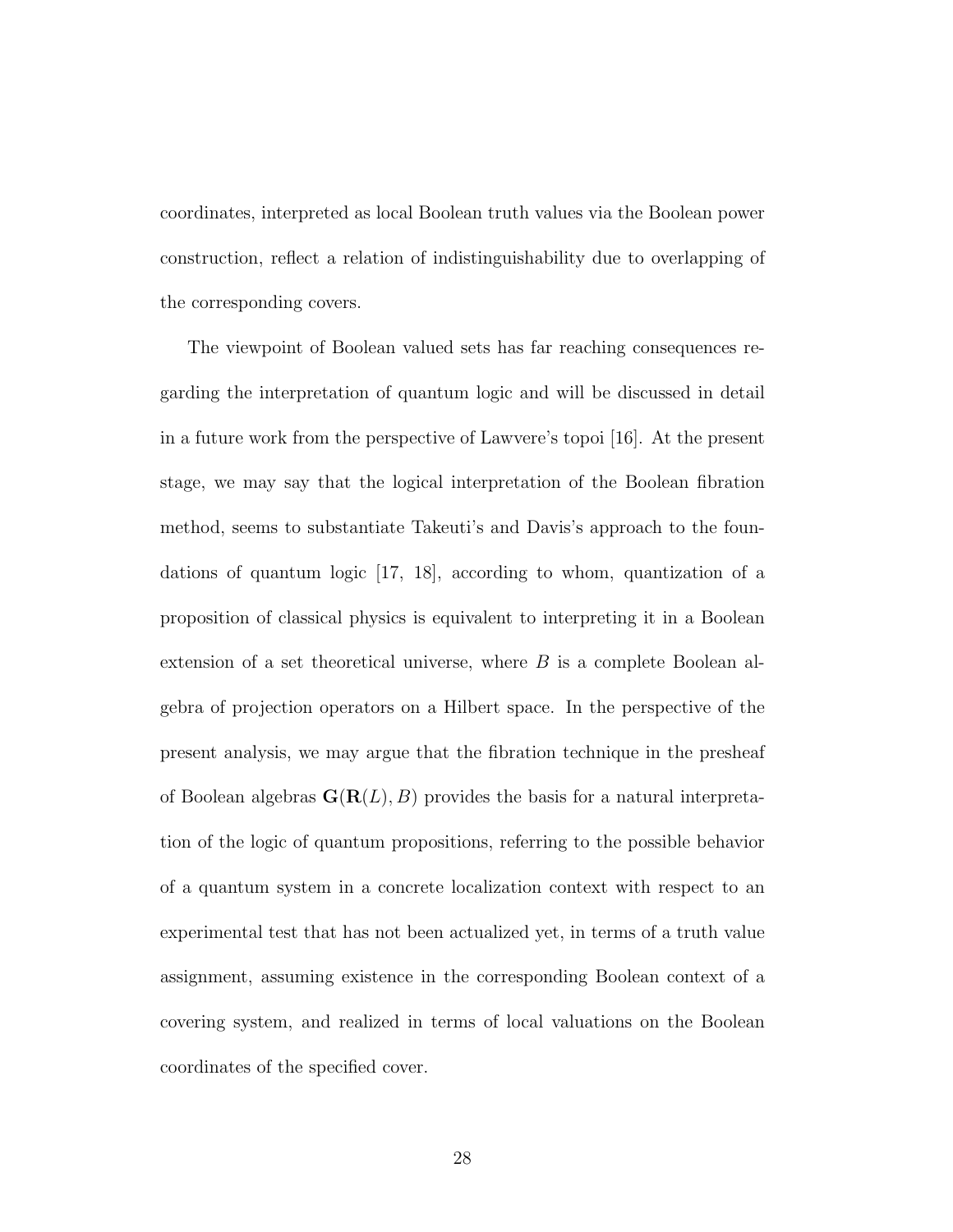### 8 Differential Geometry in the Quantum Regime

The application of Stone representation theorem for Boolean algebras permits the replacement of Boolean algebras by fields of subsets of a measurement space, providing in this manner a natural operationalization of the meaning of Boolean covers. Thus, if we replace each Boolean algebra  $B$  in  $\beta$  by its settheoretical representation  $[\Sigma, B_{\Sigma}]$ , consisting of a local measurement space  $\Sigma$  and its local field of subsets  $B_{\Sigma}$ , it is possible to define local measurement space charts  $(B_{\Sigma}, \psi_{B_{\Sigma}} : \mathbf{A}(B_{\Sigma}) \longrightarrow L)$  and corresponding space localization systems for quantum observable  $\Xi$  over quantum event algebra L in  $\mathcal{L}$ . Topologically, each local space is considered as a compact Hausdorff space, the compact open subsets of which are the maximal filters or the prime ideals of the underlying Boolean algebra.

From local measurement space charts  $(B_{\Sigma}, \psi_{B_{\Sigma}} : \mathbf{A}(B_{\Sigma}) \longrightarrow L)$  we may form their equivalence classes which, modulo the conditions for compatibility on overlaps, will represent a single quantum event in L. Under these circumstances, we may interpret the equivalence classes of local space charts  $\psi_{B_{\Sigma}} \otimes a, a \in \mathbf{A}(B_{\Sigma})$  as the experimental actualizations of the quantum events in  $L$ , corresponding to measurement of observables  $\Xi$ . In the operational framework two local space representations of a quantum observable satisfy the compatibility condition on overlapping regions, iff their associated mea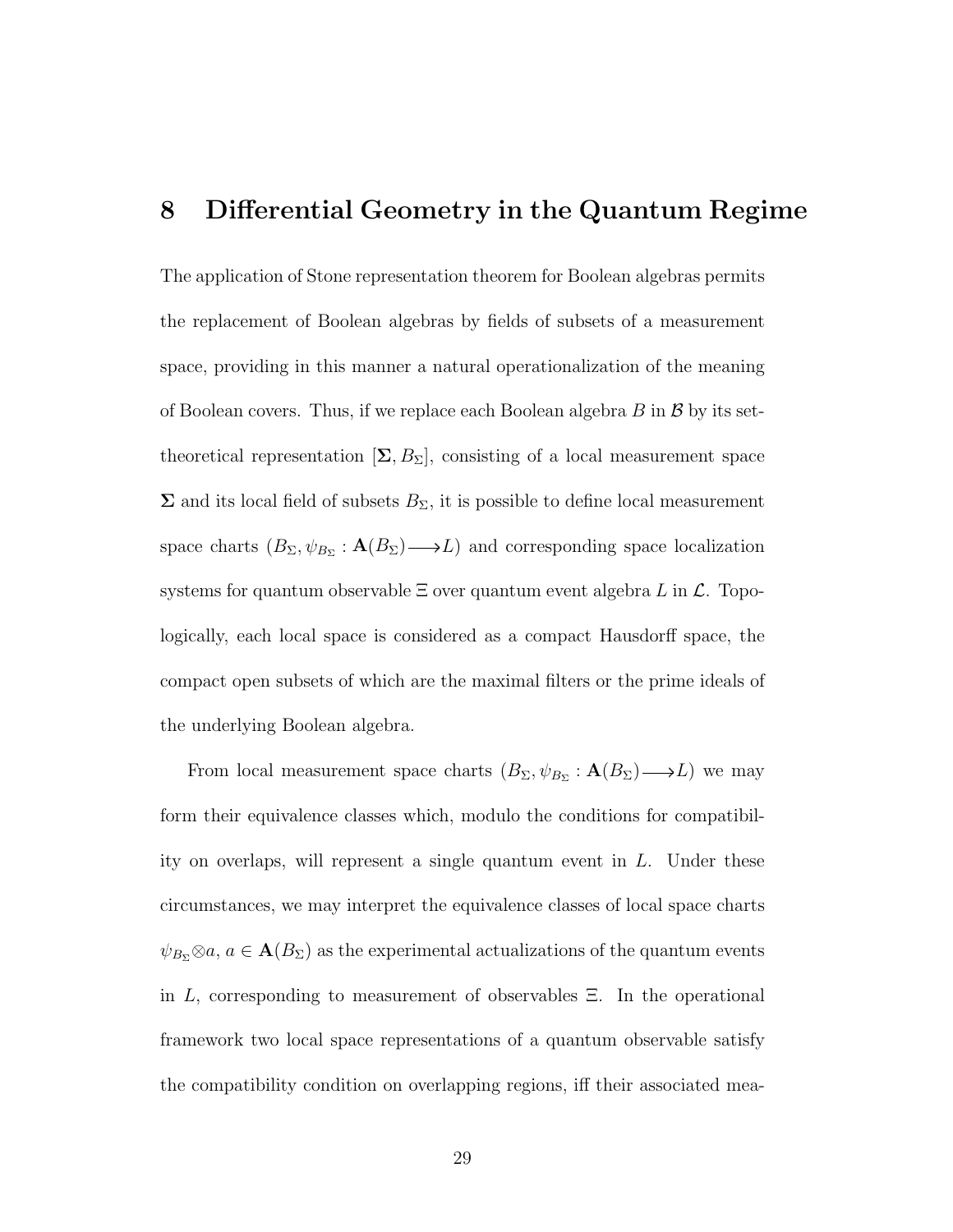surements are equivalent to measurements sharing the same experimental arrangement.

We also observe that the inverse of a local space representation of a quantum observable plays the role of a random variable on this local space  $\Sigma$ . Consequently, every quantum observable may be considered locally, as a measurable function defined over the local measurement space  $\Sigma$ . Phrased differently, random variables defined over local spaces provide Boolean coordinatizations for a quantum observable and moreover satisfy compatibility conditions on the overlaps of their local domains of definition. Subsequently, if we consider the collection of measurable functions defined over the category of local spaces we obtain a sheaf of Boolean coefficients for the measurement of a quantum observable, such that the latter is represented by a colimit construction in the category of elements of this sheaf. Addition and multiplication over R induce the structure of a sheaf of R-algebras (or a sheaf of rings). A natural question that arises in this setting is if it could be possible to consider the above sheaf of R-algebras as the structure algebra sheaf of a generalized space. From a physical point of view, this move would reflect the appropriate generalization of the arithmetics, or sheaves of coefficients, that have to be used in the transition from the classical to the quantum regime. The appropriate framework to accommodate structure sheaves of the above form is Abstract Differential Geometry (ADG), developed by Mallios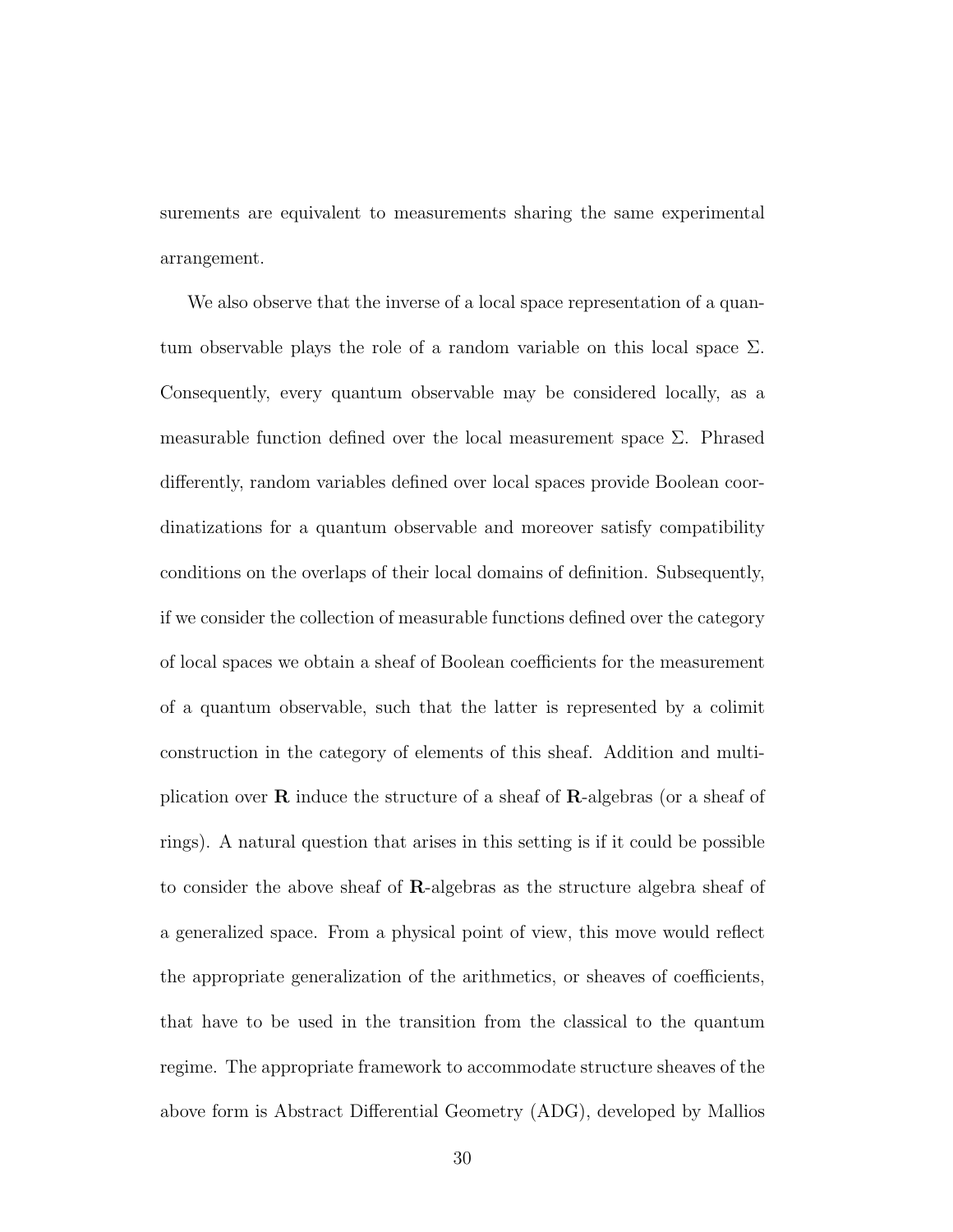in [19, 20]. ADG is an extension of classical Differential Geometry according to which, instead of smooth functions, one starts with a general sheaf of algebras. The important thing is that these sheaves of algebras, which in our perspective correspond to quantum observables, can be interrelated with appropriate differentials, interpreted as Leibniz sheaf morphisms. This interpretation is suited to the development of Differential Geometry in the Quantum regime and will be carried out at a later stage.

## 9 Conclusions

The conceptual root of the proposed relativistic perspective on quantum structure, established by systems of Boolean measurement localization systems, is located on the physical meaning of the adjunction between presheaves of Boolean observables and quantum observables.

Let us consider that  $\mathbf{Sets}^{\mathcal{B}^{op}}$  is the universe of Boolean observable event structures modelled in Sets, or else the world of Boolean windows, and  $\mathcal L$ that of Quantum event structures. In the proposed interpretation the functor **L** :  $\textbf{Sets}^{\text{Bop}} \longrightarrow \mathcal{L}$  can be comprehended as a translational code from Boolean windows to the Quantum species of event structure, whereas the functor  $\mathbf{R} : \mathcal{L} \longrightarrow \mathbf{Sets}^{\mathcal{B}^{op}}$  as a translational code in the inverse direction. In general, the content of the information is not possible to remain completely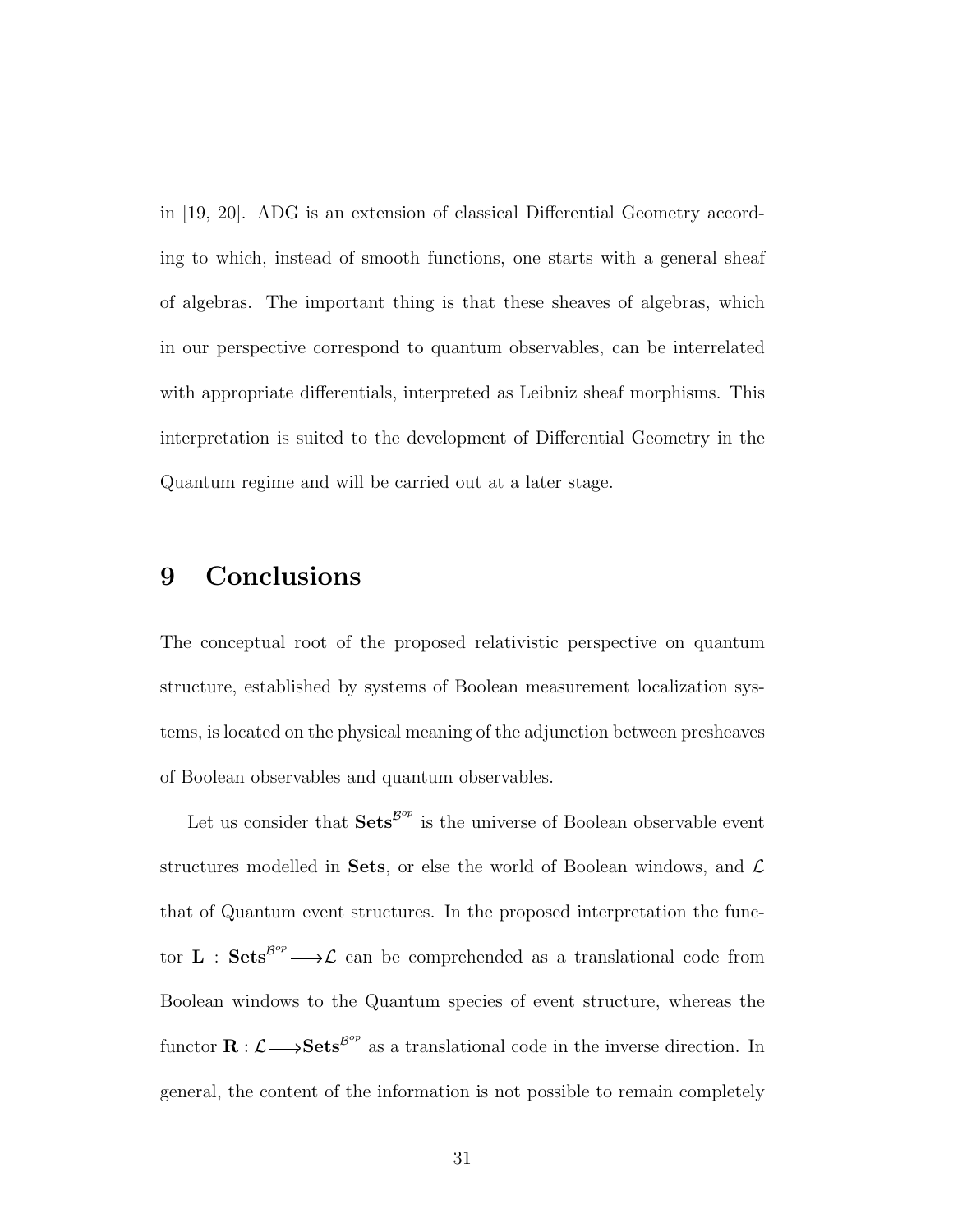invariant translating from one language to another and back. However, there remain two ways for a Boolean-event algebra variable set P to communicate a message to a quantum event algebra L. Either the information is given in Quantum terms with P translating, which can be represented as the quantum homomorphism  $\mathbf{LP} \longrightarrow L$  or the information is given in Boolean terms with  $L$  translating, that in turn, can be represented as the natural transformation  $\mathbf{P}\longrightarrow\mathbf{R}(L)$ . In the first case, from the perspective of L information is being received in quantum terms, while in the second, from the perspective of P information is being sent in Boolean terms. The natural bijection then corresponds to the assertion that these two distinct ways of communicating are equivalent. Thus, the physical meaning of the adjoint situation signifies a two-way dependency of the involved languages in communication with respect to the variation of the information collected in localization contexts of measurement. More remarkably, the representation of a quantum observable as a categorical colimit, resulting from the same adjunctive relation, reveals an entity that can admit a multitude of instantiations, specified mathematically by different coordinatizing Boolean coefficients in Boolean localization systems.

The underlying invariance property specified by the adjunction is associated with the informational content of all these phenomenically different instantiations in distinct measurement contexts, and can be formulated as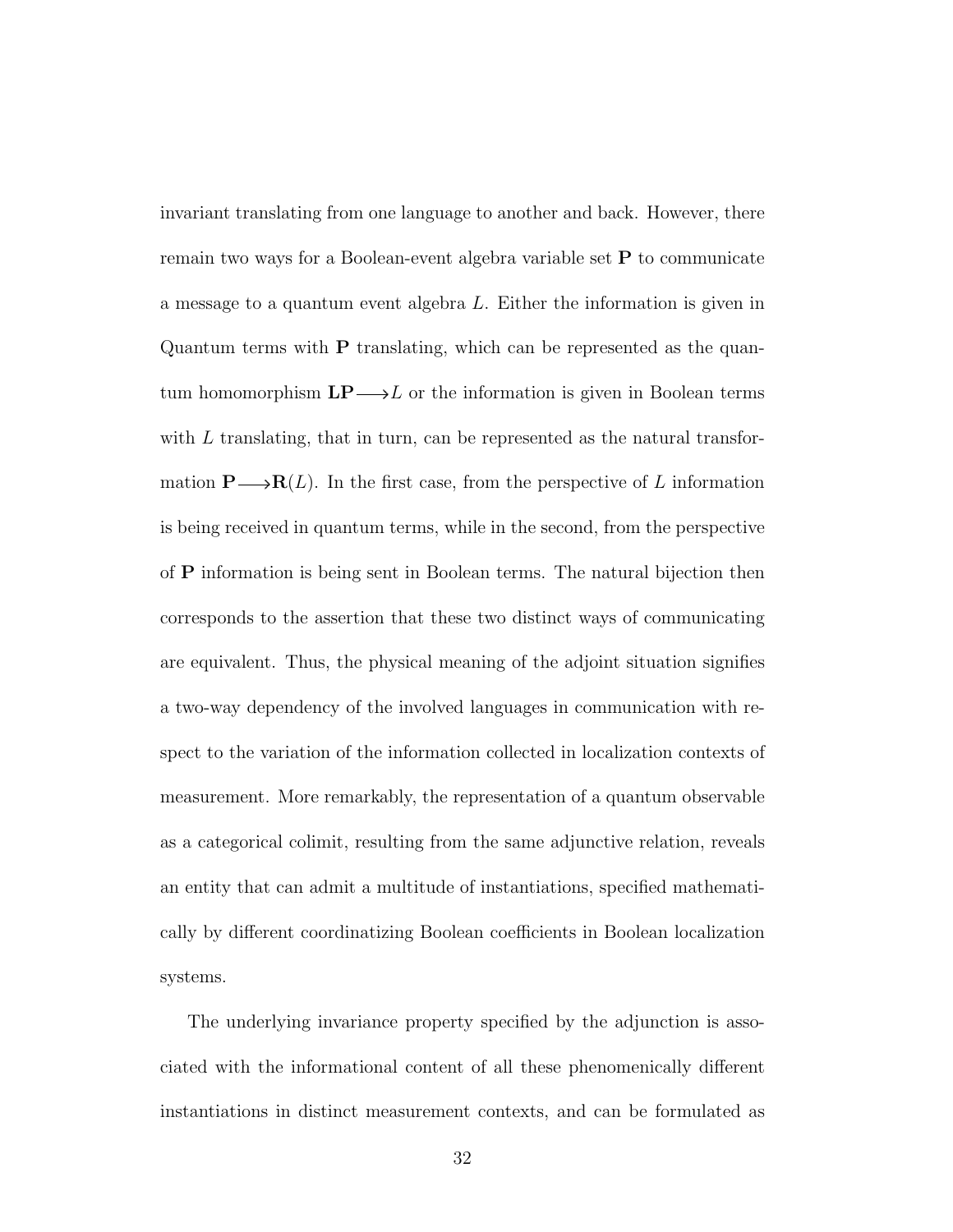follows: the informational content of a quantum observable structure remains invariant with respect to Boolean domain coordinatizations if and only if the counit of the adjunction, restricted to covering systems, qualified as Boolean localization systems, is an isomorphism. Thus, the counit isomorphism provides a categorical equivalence, signifying an invariance in the translational code of communication between Boolean windows, acting as localization devices for measurement, and quantum systems.

Acknowledgments: I would gratefully like to acknowledge A. Mallios and S. Ivanov for many stimulating discussions. I would also wish to thank J. L. Bell, J.P. Marquis, V. Tsanov and A. Arrindell for their suggestions, as well as the anonymous referee for his constructive comments. The author is member of the EDGE Research Training Network HPRN-CT-2000-00101, supported by the European Human Potential Programme.

## References

- 1 F. W. Lawvere and S. H. Schanuel, Conceptual Mathematics, Cambridge University Press, Cambridge, 1997.
- 2 S. MacLane, Categories for the Working Mathematician, Springer-Verlag, New York, 1971.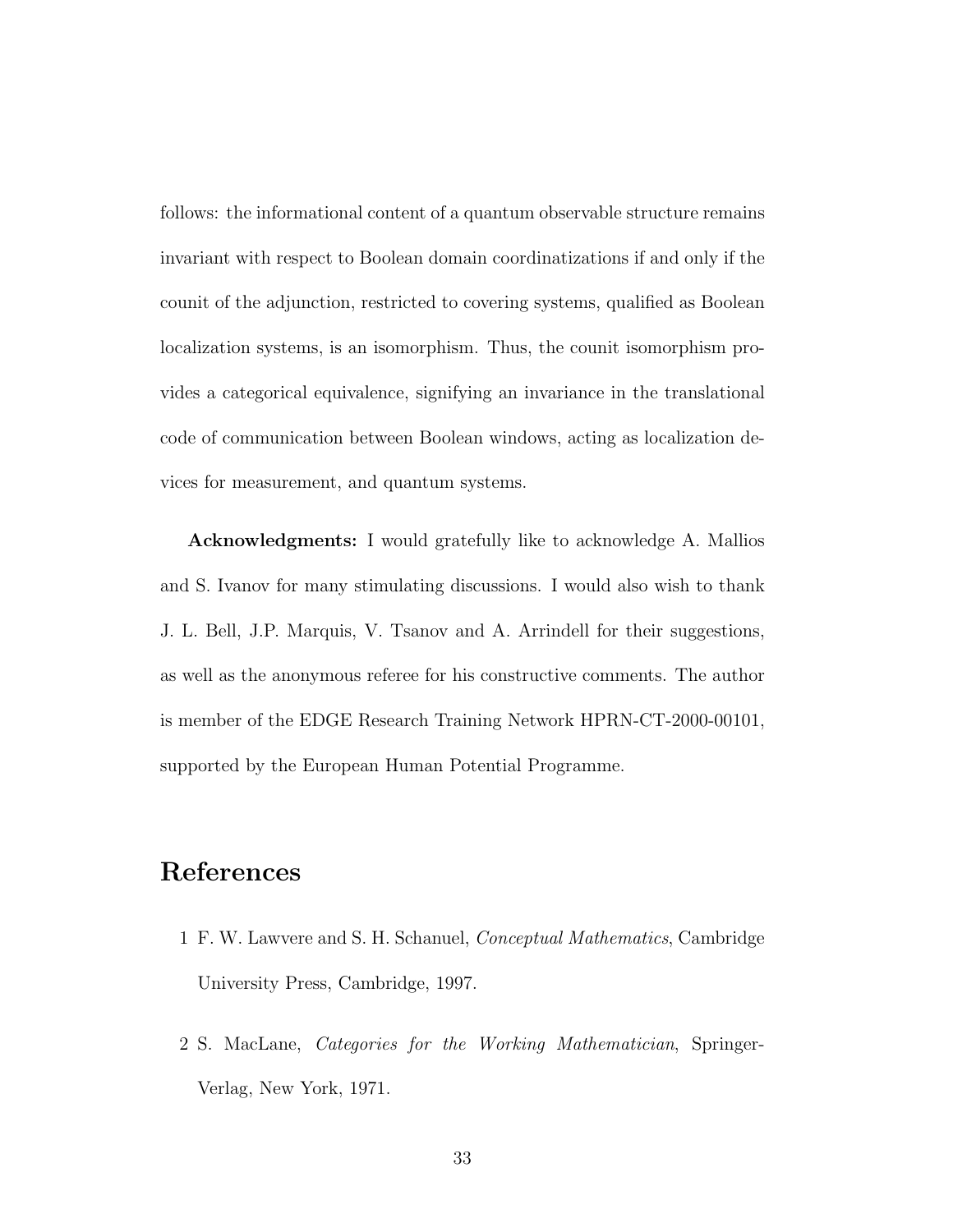- 3 S. MacLane and I. Moerdijk, Sheaves in Geometry and Logic, Springer-Verlag, New York, 1992.
- 4 J. L. Bell, Toposes and Local Set Theories, Oxford University Press, Oxford, 1988.
- 5 V. S. Varadarajan, Geometry of Quantum Mechanics, Vol. 1, Van Nostrand, Princeton, New Jersey, 1968.
- 6 G. Birkhoff and J. von Neumann, The logic of Quantum Mechanics, Annals of Mathematics 37, 823 (1936).
- 7 S. Kochen and E. Specker, The problem of hidden variables in Quantum Mechanics, J. Math. and Mech. 17, 59 (1967).
- 8 J. Butterfield and C. J. Isham, A Topos Perspective on the Kochen-Specker Theorem: I. Quantum States as Generalized Valuations, International Journal of Theoretical Physics 37, 2669 (1998).
- 9 J. Butterfield and C. J. Isham, A Topos Perspective on the Kochen-Specker Theorem: II. Conceptual Aspects and Classical Analogues, International Journal of Theoretical Physics 38, 827 (1999).
- 10 J. P. Rawling and S. A. Selesnick, Orthologic and Quantum Logic. Models and Computational Elements, Journal of the Association for Computing Machinery 47, 721 (2000).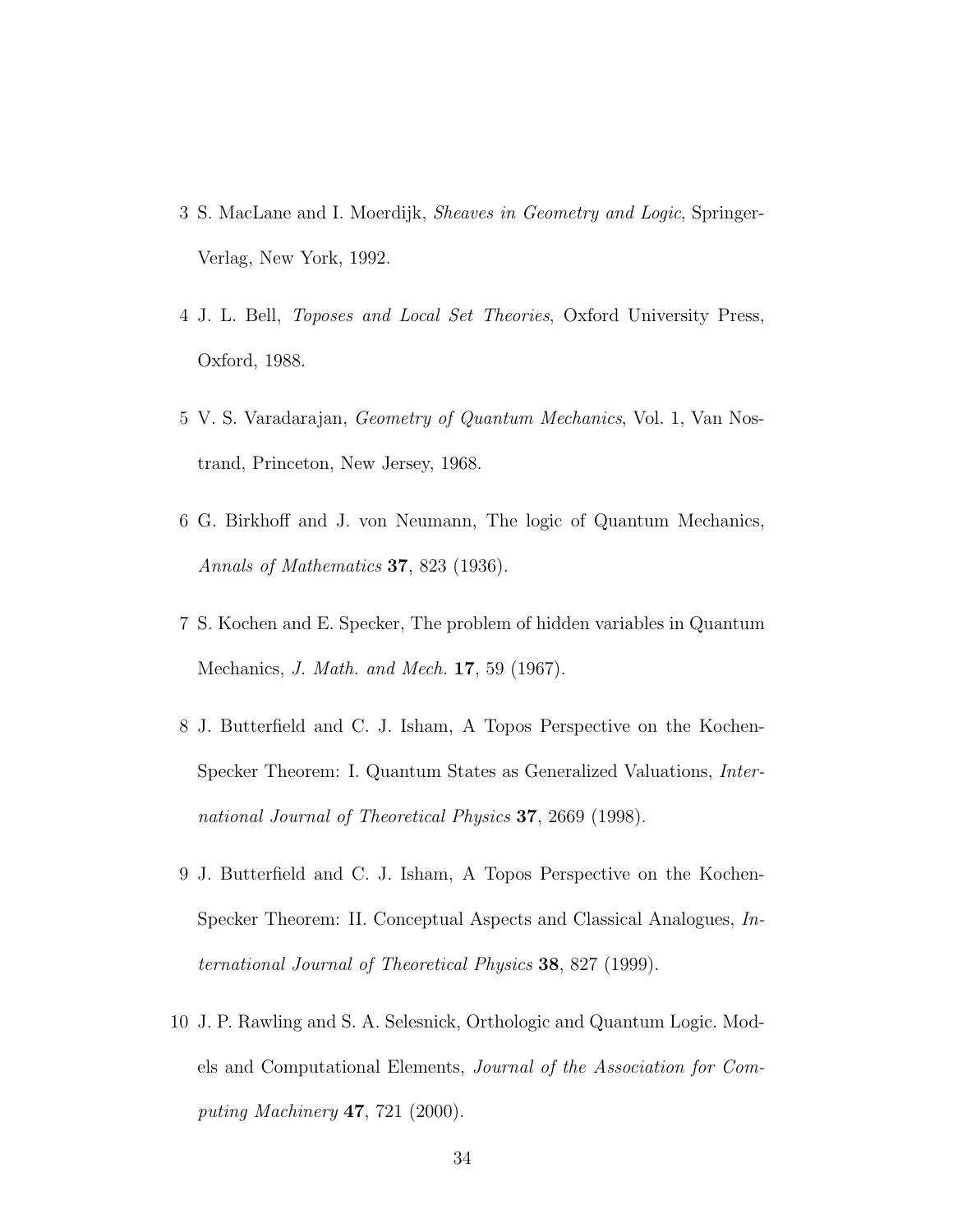- 11 I. Raptis, Presheaves, Sheaves, and their Topoi in Quantum Gravity and Quantum Logic, gr-qc/0110064.
- 12 J. Butterfield and C. J. Isham, Some Possible Roles for Topos Theory in Quantum Theory and Quantum Gravity, Foundations of Physics 30, 1707 (2000).
- 13 M. Artin, A. Grothendieck, and J. L. Verdier, Theorie de topos et cohomologie etale des schemas, (Springer LNM 269 and 270, Springer-Verlag, Berlin, 1972).
- 14 E. Zafiris, Topos Theoretical Reference Frames on the Category of Quantum Observables, quant-ph/0202057.
- 15 J. L. Bell, Boolean-Valued Models and Independence Proofs in Set Theory , Oxford University Press, Oxford, 1985.
- 16 F. W. Lawvere, Continuously Variable Sets: Algebraic Geometry=Geometric Logic, Proceedings of the Logic Colloquium in Bristol, North-Holland, Amsterdam (1975).
- 17 G. Takeuti, Two Applications of Logic to Mathematics, Mathematical Society of Japan 13, Kano Memorial Lectures 3 (1978).
- 18 M. Davis, A Relativity Principle in Quantum Mechanics, International Journal of Theoretical Physics 16, 867 (1977).